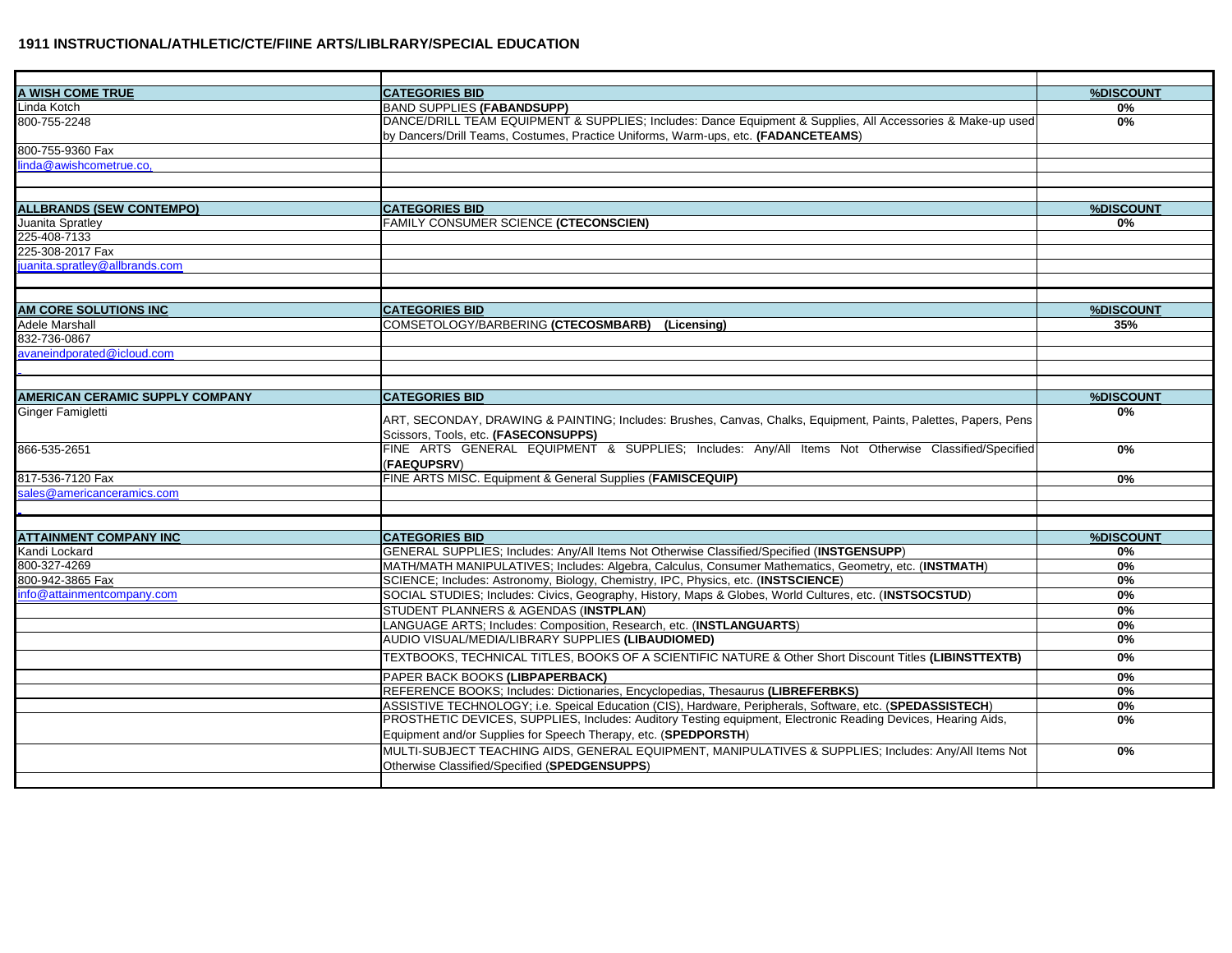| <b>AUDIOMETRICS INC.</b>      | <b>CATEGORIES BID</b>                                                                                               | %DISCOUNT     |
|-------------------------------|---------------------------------------------------------------------------------------------------------------------|---------------|
| <b>Emily Pitre</b>            | NURSE/CLINIC SUPPLIES; Includes: Any Medical Equipment& Supplies Needed to Meet the Needs of Intellectually/or      | 0%            |
|                               | Physical Challenged Students (NURSESUPP)                                                                            |               |
| 318-424-3190                  | PROSTHETIC DEVICES, SUPPLIES; Includes: Auditory Testing Equipment, Electronic Reading Deveices, Hearing Aids,      | 0%            |
|                               | Equipment and/or Supplies for Speech Therapy, etc. (SPEDPROSTH)                                                     |               |
| 318-424-0137 Fax              |                                                                                                                     |               |
| emily@audiometrics.com        |                                                                                                                     |               |
|                               |                                                                                                                     |               |
|                               |                                                                                                                     |               |
| <b>BAND TODAY LLC</b>         | <b>CATEGORIES BID</b>                                                                                               | %DISCOUNT     |
| Keith J. Campbell             | <b>BAND Supplies, (FABANDSUPP)</b>                                                                                  | 0%            |
| 800-636-3502                  | BAND Equipment, (FABANDEQUIP)                                                                                       | 0%            |
|                               | CHOIR Supplies & equipment (FACHOIR)                                                                                | 0%            |
| sales@bandtoday.com           | ORCHESTRA supplies & equipment (FAORCHESTRA)                                                                        | 0%            |
|                               | DANCE/DRILL TEAM Equipment & Supplies; Includes: Dance Equipment & Supplies, All Accessories & Make-up Used By      | 0%            |
|                               | Dancers/Drill Teams, Costumes, Practice Uniforms, Warm-ups, etc. (FADANCETEAMS)                                     |               |
|                               |                                                                                                                     |               |
| <b>BEYOND PLAY LLC</b>        | <b>CATEGORIES BID</b>                                                                                               | %DISCOUNT     |
| Orna Maoz                     | GENERAL SUPPLIES; Includes: Any/All Items Not Otherwise Classified/Specified (INSTGENSUPP)                          | 0%            |
| 877-428-1244                  | MATH/MATH MANIPULATIVES; Includes: Algebra, Calculus, Consumer Mathematics, Geometry, etc. (INSTMATH)               | 0%            |
| 877-218-8441 Fax              | ADAPTED P.E. and PHYSICAL FITNESS (SPEDADAPT)                                                                       | 0%            |
| custserv@beyondplay.com       | ASSISTIVE TECHNOLOGY; i.e. Special Education (CIS) Hardware, Peripherals, Software, etc. (SPEDASSISTECH)            | 0%            |
|                               | BRAILLE & VISION TEACHINGI SUPPLIES (SPEDVISAID)                                                                    | 0%            |
|                               | DYSLEXIA/INSTRUCTIONAL SUPPLIES (SPEDDYSLEXI)                                                                       | 0%            |
|                               | MULTI-SUBJECT TEACHING AIDS, GENERAL EQUIPMENT, MANIPULATIVES & SUPPLIES; Includes: Any/All Items Not               | $0\%$         |
|                               | Otherwise Classified/Specified (SPEDGENSUPPS)                                                                       |               |
|                               | NURSE/CLINIC SUPPLIES; Includes: Any Medical Equipment & Supplies needed to Meet the Needs of Intellectually and/or | 0%            |
|                               | Physically Challenged students (NURSESUPP)                                                                          |               |
|                               | OCCUPATIONAL/TECHNICAL & PHYSICAL THERAPY SUPPLIES & EQUIPMENT (SPEOTEQUIP)                                         | 0%            |
|                               | ORIENTATION & MOBILITY EQUIPMENT; Includes: Equipment Designed to Meet the Needs of Physically Challenged           | $0\%$         |
|                               | Students (SPEDOMEQUIP)                                                                                              |               |
|                               | SPECIAL EDUCATION, Prosthetic Devices, Supplies, Includes: Auditory Testing Equipment, Electronic Reading Devices,  | 0%            |
|                               | Hearing Aids, Equipment and/or supplies for Speech Therapy, etc. (SPEDPORSTH)                                       |               |
|                               | MUSIC THERAPY (SPEDMUSTHER)                                                                                         | 0%            |
|                               |                                                                                                                     |               |
|                               |                                                                                                                     |               |
| <b>CENTRAL WELDING</b>        | <b>CATEGORIES BID</b>                                                                                               | %DISCOUNT     |
| Aaron Evans                   | WELDING EQUIPMENT, SUPPLIES (CTEWELDING)                                                                            | <b>VARIES</b> |
| 281-388-1570                  |                                                                                                                     |               |
| 281-388-1574 Fax              |                                                                                                                     |               |
| aaron@centralweldinginc.com   |                                                                                                                     |               |
|                               |                                                                                                                     |               |
| <b>COMMITTEE FOR CHILDREN</b> | <b>CATEGORIES BID</b>                                                                                               | %DISCOUNT     |
| Kyra Rhoads                   | GENERAL SUPPLIES EQUIPMENT & SUPPLIES; Includes: Any/All Items Not Otherwise Classified/Specified                   | 0%            |
| 800-634-4449                  |                                                                                                                     |               |
| 206-343-1445 Fax              |                                                                                                                     |               |
| krhoads@cfchildren.org        |                                                                                                                     |               |
|                               |                                                                                                                     |               |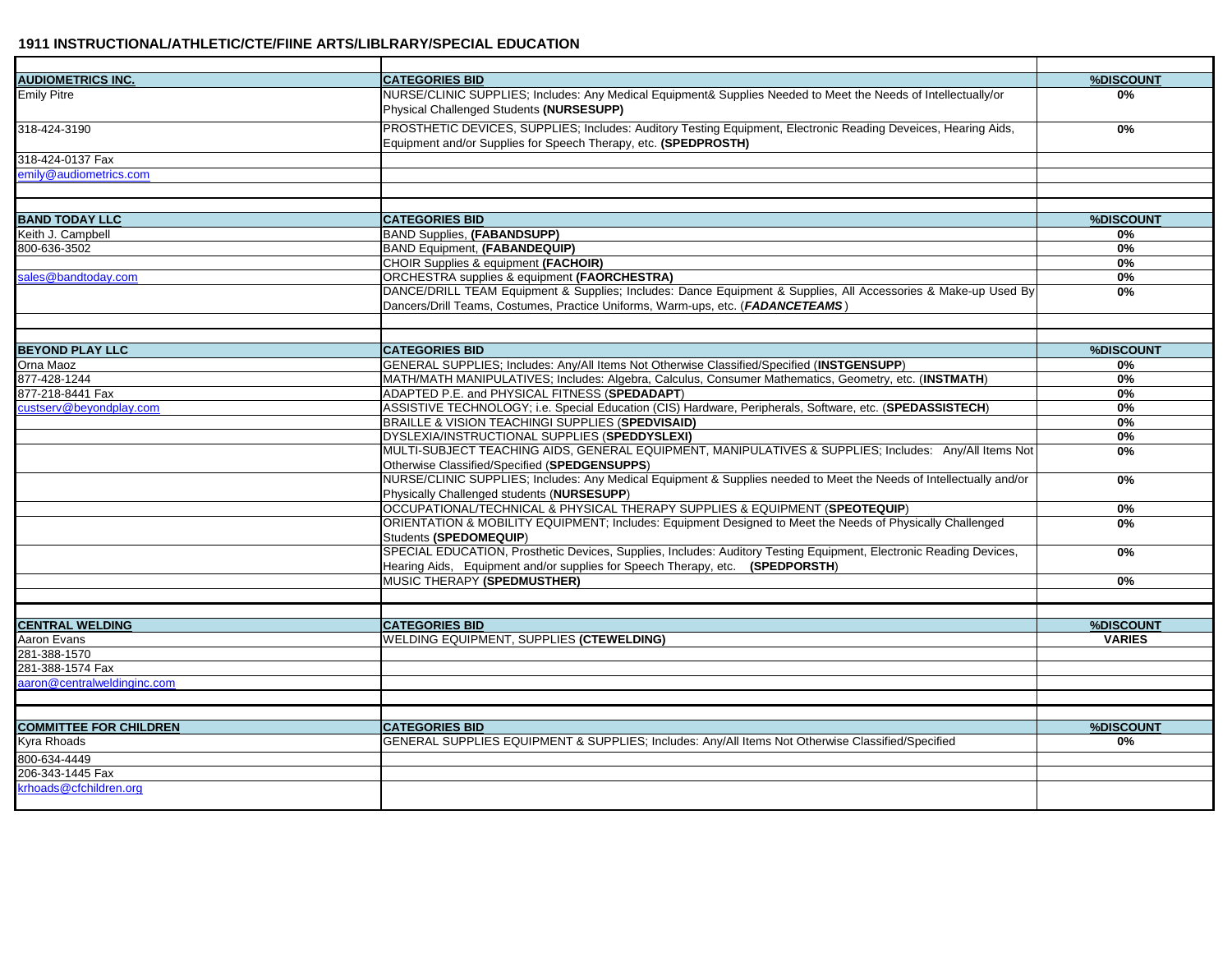| <b>CONTROL BIONICS INC</b>                   | <b>CATEGORIES BID</b>                                                                                                                                             | %DISCOUNT |
|----------------------------------------------|-------------------------------------------------------------------------------------------------------------------------------------------------------------------|-----------|
| Shelly Harmon                                | ADAPTED P.E. and PHYSICAL FITNESS (SPEDADAPT)                                                                                                                     | 0%        |
| 513-453-4848                                 | ASSISTIVE TECHNOLOGY; i.e. Special Education (CIS) Hardware, Peripherals, Software, etc. (SPEDASSISTECH)                                                          | 0%        |
| 513-322-4678 Fax                             | BRAILLE & VISION TEACHINGI SUPPLIES (SPEDVISAID)                                                                                                                  | 0%        |
| slharmon@controlbionics.com                  | DYSLEXIA/INSTRUCTIONAL SUPPLIES (SPEDDYSLEXI)                                                                                                                     | 0%        |
|                                              | MULTI-SUBJECT TEACHING AIDS, GENERAL EQUIPMENT, MANIPULATIVES & SUPPLIES; Includes: Any/All Items Not<br>Otherwise Classified/Specified (SPEDGENSUPPS)            | 0%        |
|                                              | NURSE/CLINIC SUPPLIES; Includes: Any Medical Equipment & Supplies needed to Meet the Needs of Intellectually and/or<br>Physically Challenged students (NURSESUPP) | $0\%$     |
|                                              | OCCUPATIONAL/TECHNICAL & PHYSICAL THERAPY SUPPLIES & EQUIPMENT (SPEOTEQUIP)                                                                                       | 0%        |
|                                              | ORIENTATION & MOBILITY EQUIPMENT; Includes: Equipment Designed to Meet the Needs of Physically Challenged                                                         | 0%        |
|                                              | Students (SPEDOMEQUIP)                                                                                                                                            |           |
|                                              | SPECIAL EDUCATION, Prosthetic Devices, Supplies, Includes: Auditory Testing Equipment, Electronic Reading Devices,                                                | 0%        |
|                                              | Hearing Aids, Equipment and/or supplies for Speech Therapy, etc. (SPEDPORSTH)                                                                                     |           |
|                                              | MUSIC THERAPY (SPEDMUSTHER)                                                                                                                                       | 0%        |
|                                              |                                                                                                                                                                   |           |
|                                              |                                                                                                                                                                   |           |
| <b>DAVIS PUBLICATIONS INC</b>                | <b>CATEGORIES BID</b>                                                                                                                                             | %DISCOUNT |
| Valerie Sullivan                             | FINE ARTS GENERAL EQUIPMENT & SUPPLIES; Includes: Any/All Items Not Otherwise Classified/Specified<br>(FAEQUPSRV)                                                 | $0\%$     |
| 508-754-7201                                 |                                                                                                                                                                   |           |
| 508-753-3838-4 Fax                           |                                                                                                                                                                   |           |
| orders@davisart.com                          |                                                                                                                                                                   |           |
|                                              |                                                                                                                                                                   |           |
|                                              |                                                                                                                                                                   |           |
| DIGITAL PERFORMANCE GEAR dba AIRBRUSH IMAGES | <b>CATEGORIES BID</b>                                                                                                                                             | %DISCOUNT |
| Damon Henrich                                | <b>GRAPHIC EQUIPMENT &amp; SUPPLIES (CTEGRAPHICS)</b>                                                                                                             | $0\%$     |
| 936-523-1000                                 |                                                                                                                                                                   |           |
| 936-523-1060 Fax                             |                                                                                                                                                                   |           |
| damon@abidigitalsolutions.com                |                                                                                                                                                                   |           |
|                                              |                                                                                                                                                                   |           |
|                                              |                                                                                                                                                                   |           |
| <b>ECS LEARNING SYSTEMS</b>                  | <b>CATEGORIES BID</b>                                                                                                                                             | %DISCOUNT |
| <b>Customer Care</b>                         | MATH/MATH MANIPULATIVES; Includes: Algebra, Calculus, Consumer Mathematics, Geometry, etc. (INSTMATH)                                                             | 0%        |
| 800-688-3224                                 | SCIENCE; Includes: Astronomy, Biology, Chemistry, IPC, Physics, etc. (INSTSCIENCE)                                                                                | 0%        |
| 877-688-3226 Fax                             | SOCIAL STUDIES; Includes: Civics, Geography, History, Maps & Globes, World Cultures, etc. (INSTSOCSTUD)                                                           | $0\%$     |
| rfps@ecslearningsystems.com                  | Testing Materials (INSTTESTING)                                                                                                                                   | 0%        |
|                                              | LANGUAGE ARTS; Includes: Composition, Research, etc. (INSTLANGUARTS)                                                                                              | $0\%$     |
|                                              | ESL/BILINGUAL (INSTESLBILI)                                                                                                                                       | 0%        |
|                                              |                                                                                                                                                                   |           |
| <b>ED TECH GAMES LLC</b>                     | <b>CATEGORIES BID</b>                                                                                                                                             | %DISCOUNT |
| Ben Harrison                                 | MATH/MATH MANIPULATIVES; Includes: Algebra, Calculus, Consumer Mathematics, Geometry, etc (INSTMATH)                                                              | 0%        |
| 888-388-3244                                 |                                                                                                                                                                   |           |
| 888-388-3244 Fax                             |                                                                                                                                                                   |           |
| ben@edtechgames.com                          |                                                                                                                                                                   |           |
|                                              |                                                                                                                                                                   |           |
|                                              |                                                                                                                                                                   |           |
| <b>EDUTHINGS LLC</b>                         | <b>CATEGORIES BID</b>                                                                                                                                             | %DISCOUNT |
| Sam Larbi                                    | VOCATIONAL/TECHNICAL GENERAL EQUIPMENT & SUPPLIES, Includes any/all items not classified/specified                                                                | 14%       |
| 888-628-3795                                 |                                                                                                                                                                   |           |
| 888-628-3795 Fax                             |                                                                                                                                                                   |           |
| sam@eduthings.com                            |                                                                                                                                                                   |           |
|                                              |                                                                                                                                                                   |           |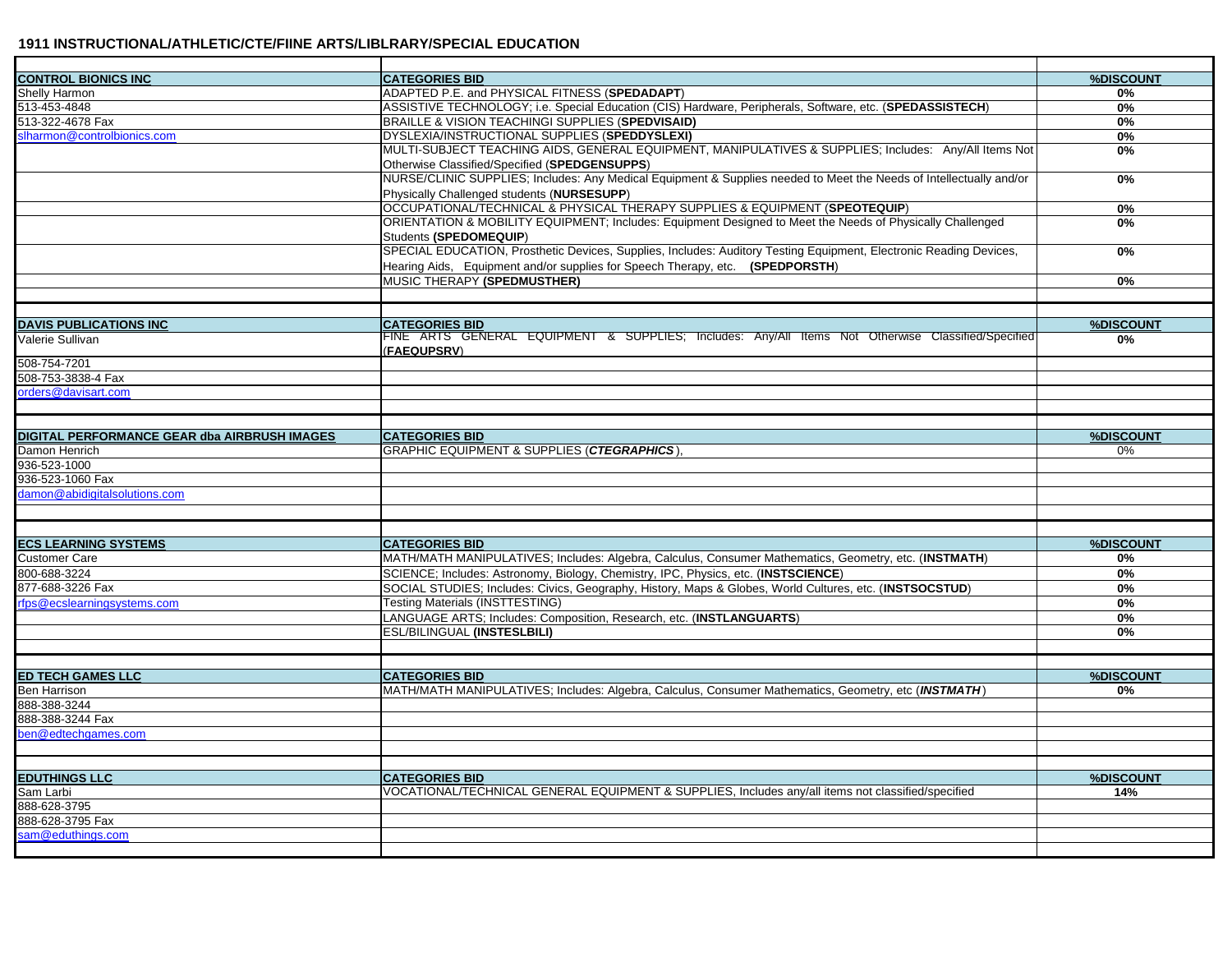| <b>ELLISON EDUCATION EQUIPMENT INC</b> | <b>CATEGORIES BID</b>                                                                                                     | %DISCOUNT   |
|----------------------------------------|---------------------------------------------------------------------------------------------------------------------------|-------------|
| Andrea Schroer                         | GENERAL SUPPLIES; Includes: Any/All Items Not Otherwise Classified/Specified (INSTGENSUPP)                                | 0%          |
| 800-253-2238                           |                                                                                                                           |             |
| aschroer@ellison.com                   |                                                                                                                           |             |
|                                        |                                                                                                                           |             |
|                                        |                                                                                                                           |             |
| <b>EWELL EDUCATIONAL SERVICES</b>      | <b>CATEGORIES BID</b>                                                                                                     | %DISCOUNT   |
| Alyssa Ewell                           | <b>AGRICULTURE (CTEAGRICUL)</b>                                                                                           | 0%          |
| 979-446-0865                           |                                                                                                                           |             |
| alyssa@judgingcard.com                 |                                                                                                                           |             |
|                                        |                                                                                                                           |             |
| <b>FLEMING INSTRUMENT REPAIR</b>       | <b>CATEGORIES BID</b>                                                                                                     | %DISCOUNT   |
| Ed Fleming                             | BAND, CHOIR, ORCHESTRA MUSICAL INSTRUMENTS (FAINSTRUMNT)                                                                  | 20%         |
| 713-426-3663                           | BAND, CHOIR, ELEMENTARY MUSIC, ORCHESTRA; Sheet Music/Folios (FAMUSIC)                                                    | 20%         |
| 713-426-3681 Fax                       | <b>BAND &amp; CHOIR, MUSICAL INSTRUMENT MAINENANCE &amp; REPAIR (FAINSTMNTRP)</b>                                         | 0%          |
| fleminginstrep@sbcglobal.net           | <b>BAND Supplies (FABANSUPP)</b>                                                                                          | 20%         |
|                                        | <b>BAND Equipment (FABANDEQUIP)</b>                                                                                       | 20%         |
|                                        |                                                                                                                           |             |
|                                        |                                                                                                                           |             |
| <b>FOLLETT SCHOOL SOLUTIONS. INC</b>   | <b>CATEGORIES BID</b>                                                                                                     | %DISCOUNT   |
| <b>Order Entry</b>                     | MATH/MATH MANIPULATIVES; Includes: Algebra, Calculus, Consumer Mathematics, Geometry, etc. (INSTMATH)                     | 0%          |
| 888-511-5114                           | SCIENCE; Includes: Astronomy, Biology, Chemistry, IPC, Physics, etc. (INSTSCIENCE)                                        | 0%          |
| 800-852-5458 Fax                       | SOCIAL STUDIES; Includes: Civics, Geography, History, Maps & Globes, World Cultures, etc. (INSTSOCSTUD)                   | $0\%$       |
| fssorders@follett.com                  | GENERAL SUPPLIES; Includes: Any/All Items Not Otherwise Classified/Specified (INSTGENSUPP)                                | 0%          |
|                                        | LANGUAGE ARTS; Includes: Composition, Research, etc. (INSTLANGUARTS)                                                      | $0\%$       |
|                                        | <b>ESL/BILINGUAL (INSTESLBILI)</b>                                                                                        | $0\%$       |
|                                        | <b>FOREIGN LANGUAGES (INSTFOREIGN)</b>                                                                                    | 0%          |
|                                        | <b>AGRICULTURE (CTEAGRICUL)</b>                                                                                           | 0%          |
|                                        | AGRICULTURE/AQUACULTURE; Includes: Filters, Fish, Food, Pumps, etc. (CTEAQUACUL)                                          | 0%          |
|                                        | ARCHITECTURE & CONSTRUCTION (CTEARCHCONS)                                                                                 | 0%          |
|                                        | AUDIO-VISUAL TECHNOLOGY SUPPLIES (CTEAVTECEQP)                                                                            | 0%          |
|                                        | <b>AUTO COLLISION &amp; REPAIR (CTEAUTOTECH)</b>                                                                          | $0\%$       |
|                                        | BUSINESS SUPPLIES; Includes: Accounting, Economics, Finance, Management, Marketing, etc. (CTEBUSINESS)                    | 0%          |
|                                        | COSMETOLOGY/BARBERING (CTECOSMBARB)                                                                                       | $0\%$       |
|                                        | CRIMINAL JUSTICE (CTECRIMJUST)                                                                                            | 0%          |
|                                        | <b>CTE EQUIPMENT MAINTENANCE &amp; REPAIR (CTEEQUPMNT)</b>                                                                | $0\%$       |
|                                        | CULINARY ARTS/BAKERY (CTECULARTSBAKE)                                                                                     | 0%          |
|                                        | DENTAL HYGIENE (CTEDENTHYG)                                                                                               |             |
|                                        |                                                                                                                           | $0\%$       |
|                                        | ENGINEERING/TECHNICAL (CTEENGTECH)                                                                                        | $0\%$       |
|                                        | <b>FAMILY CONSUMER SCIENCE (CTECONSCIEN)</b>                                                                              | 0%          |
|                                        | FAMILY CONSUMER SCIENCE - Day Care (CTEFAMDAYCARE)                                                                        | 0%          |
|                                        | <b>FASHION DESIGN (CTEFASHION)</b>                                                                                        | 0%          |
|                                        | <b>FLORAL DESIGN (CTEFLORAL)</b>                                                                                          | 0%          |
|                                        | FORENSIC SCIENCE (CTEFORSCIE)                                                                                             | $0\%$       |
|                                        | GRAPHIC EQUIPMENT & SUPPLIES (CTEGRAPHICS)                                                                                | $0\%$       |
|                                        | <b>HEALTH SCIENCE (CTEHEALTHSC)</b>                                                                                       | $0\%$       |
|                                        | <b>HVAC (CTEHVAC)</b>                                                                                                     | $0\%$       |
|                                        | <b>JOURNALISM (CTEJOURNALS)</b>                                                                                           | 0%          |
|                                        | OIL & GAS PRODUCTION (CTEOILGAS)                                                                                          | 0%          |
|                                        | PHYSICAL THERAPY (CTEPHYSTHERAP)<br><b>PRECISION MANUFRACTURING: Includes: CNC Machines, Lathes, Mill. etc. (CTEMANF)</b> | 0%          |
|                                        | <b>ROTC (CTEROTC)</b>                                                                                                     | 0%<br>$0\%$ |
|                                        | TECHNOLOGY: Includes: Maintenance, Parts, Programming, Repair (CTETECH)                                                   | 0%          |
|                                        | VETERINARY TECHNICIAN; Includes: Grooming, Implements, Ointments & Vaccines, etc. (CTEVETTECH)                            | 0%          |
|                                        | VOCATIONAL/TECHNICAL GENERAL EQUIPMENT & SUPPLIES; Includes any/all items not classified/specified                        | 0%          |
|                                        | <b>WELDING (CTEWELDING)</b>                                                                                               | 0%          |
|                                        | STANDARD LIBRARY BOOK COLLECTIONS: Elementary/Secondary Level Books (LIBSTANDBOOKS)                                       | 0%          |
|                                        | TEXTBOOKS, TECHNICAL TITLES, books of a scientific nature and other short discount titles, etc.(LIBINSTTEXTB)             | 0%          |
|                                        | PUBLISHERS LIBRARY EDITIONS (LIBSTANDBOOKS)                                                                               | 0%          |
|                                        | <b>PRE-BOUNDS (LIBPREBND)</b>                                                                                             | 0%          |
|                                        |                                                                                                                           |             |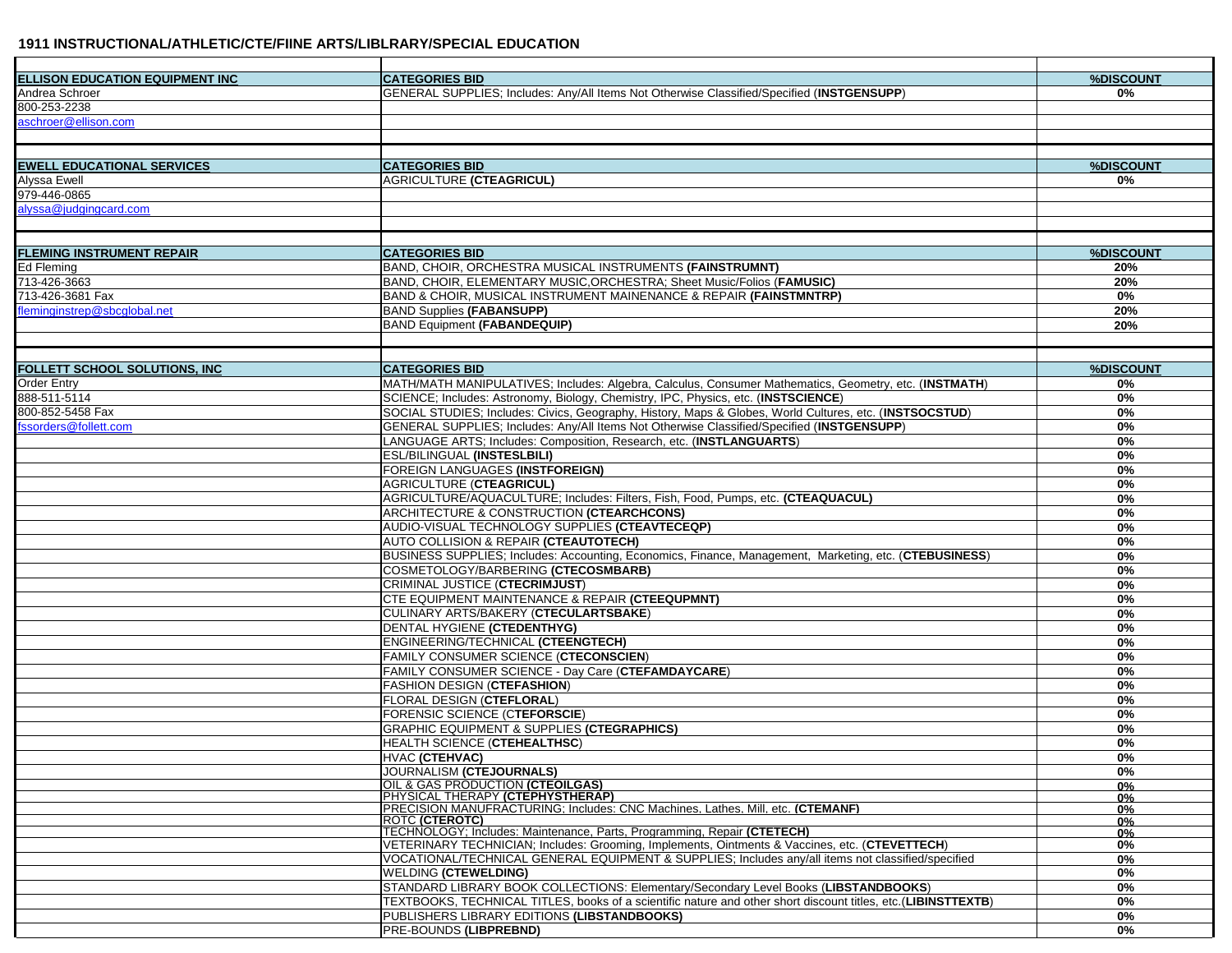|                                                                                                                   | LIBRARY, Paper Back Books (LIBPAPERBACK)                                                                                                                   | $0\%$     |
|-------------------------------------------------------------------------------------------------------------------|------------------------------------------------------------------------------------------------------------------------------------------------------------|-----------|
|                                                                                                                   | REFERENCE BOOKS, Includes: Dictionaries, Encyclopedias, Thesaurus (LIBREFERBKS)                                                                            | 0%        |
|                                                                                                                   | RECYCLED PUBLICATIONS/USED TEXTBOOKS (LIBUSEDTXTB)                                                                                                         | $0\%$     |
|                                                                                                                   | PERIODICAL/SUBSCRIPTIONS; Includes: Journalism, Magazines, Newsletters, Newspapers, Publications (LIBPERIODIC)                                             | 0%        |
|                                                                                                                   | LIBRARY, AUDIO VISUAL/MEDIA/LIBRARY SUPPLIES (LIBAUDIOMED)                                                                                                 | 0%        |
|                                                                                                                   | ELECTRONIC BOOKS (E-BOOKS) (LIBELECPUB)                                                                                                                    | $0\%$     |
|                                                                                                                   | GENERAL SUPPLIES; Includes: Bookends, Covers, Jackets, Stamps, Tapes, Any/all Items Not Otherwise                                                          | $0\%$     |
|                                                                                                                   | Classified/Specified, etc. (LIBGENSUPP)                                                                                                                    |           |
|                                                                                                                   | ADAPTED P.E. and PHYSICAL FITNESS (SPEDADAPT)                                                                                                              | $0\%$     |
|                                                                                                                   | ASSISTIVE TECHNOLOGY; i.e. Special Education (CIS) Hardware, Peripherals, Software, etc. (SPEDASSISTECH)                                                   | 0%        |
|                                                                                                                   | BRAILLE & VISION TEACHINGI SUPPLIES (SPEDVISAID)                                                                                                           | $0\%$     |
|                                                                                                                   | DYSLEXIA/INSTRUCTIONAL SUPPLIES (SPEDDYSLEXI)                                                                                                              | $0\%$     |
|                                                                                                                   | MULTI-SUBJECT TEACHING AIDS, GENERAL EQUIPMENT, MANIPULATIVES & SUPPLIES; Includes: Any/All Items Not                                                      | $0\%$     |
|                                                                                                                   | Otherwise Classified/Specified (SPEDGENSUPPS)                                                                                                              |           |
|                                                                                                                   |                                                                                                                                                            |           |
| <b>GENERAL MEDICAL DEVICES INC.</b>                                                                               | <b>CATEGORIES BID</b>                                                                                                                                      | %DISCOUNT |
| Peter Marcopulos                                                                                                  | GENERAL EQUIPMENT & SUPPLIES; Includes: Any/All Items Not Otherwise Classified/Specified (INSTGENSUPP)                                                     | 20%       |
| 847-202-3233                                                                                                      | NURSE/CLINIC SUPPLIES; Includes: Any Medical Equipment& Supplies Needed to Meet the Needs of Intellectually/or<br>Physical Challenged Students (NURSESUPP) | 20%       |
| 866-879-7745 Fax                                                                                                  |                                                                                                                                                            |           |
| peter@aedprofessionals.com                                                                                        |                                                                                                                                                            |           |
|                                                                                                                   |                                                                                                                                                            |           |
| <b>HEINEMANN, A Division of Greenwood Pub</b>                                                                     | <b>CATEGORIES BID</b>                                                                                                                                      | %DISCOUNT |
|                                                                                                                   |                                                                                                                                                            |           |
|                                                                                                                   |                                                                                                                                                            |           |
| <b>Customer Service</b>                                                                                           | <b>ESL/BILINGUAL (INSTESLBILI)</b>                                                                                                                         | 0%<br>0%  |
|                                                                                                                   | LANGUAGE ARTS; Includes; Composition, Research, etc. (INSTLANGUARTS)                                                                                       | $0\%$     |
|                                                                                                                   | MATH/MATH MANIPULATIVES; Includes: Algebra, Calculus, Consumer Mathematics, Geometry, etc. (INSTMATH)                                                      |           |
| custserv@heinemann.com                                                                                            | SCIENCE; Includes: Astronomy, Biology, Chemistry, IPC, Physics, etc. (INSTSCIENCE)                                                                         | 0%        |
|                                                                                                                   | SOCIAL STUDIES; Includes: Civics, Geography, History, Maps & Globes, World Cultures, etc. (INSTSOCSTUD)                                                    | $0\%$     |
|                                                                                                                   |                                                                                                                                                            |           |
|                                                                                                                   | <b>CATEGORIES BID</b>                                                                                                                                      | %DISCOUNT |
|                                                                                                                   | <b>ESL/BILINGUAL (INSTESLBILI)</b>                                                                                                                         | $0 - 20%$ |
|                                                                                                                   | <b>FOREIGN LANGUAGES (INSTFOREIGN)</b>                                                                                                                     | $0 - 20%$ |
| 254-947-7283<br>254-947-7284 Fax                                                                                  | GENERAL EQUPIMENT & SUPPLIES; Includes: Any/All Items Not Otherwise Classified/Specified                                                                   | $0 - 20%$ |
|                                                                                                                   | (INSTGENSUPP)                                                                                                                                              |           |
| 800-225-5800<br>877-231-6980 Fax<br><b>KAMICO Instructional Media, Inc.</b><br>Kathy Michael<br>orders@kamico.com | LANGUAGE ARTS; Includes; Composition, Research, etc. (INSTLANGUARTS)                                                                                       | $0 - 20%$ |
|                                                                                                                   | MATH/MATH MANIPULATIVES; Includes: Algebra, Calculus, Consumer Mathematics, Geometry, etc. (INSTMATH)                                                      | $0 - 20%$ |
|                                                                                                                   | SCIENCE; Includes: Astronomy, Biology, Chemistry, IPC, Physics, etc. (INSTSCIENCE)                                                                         | $0 - 15%$ |
|                                                                                                                   | SOCIAL STUDIES; Includes: Civics, Geography, History, Maps & Globes, World Cultures, etc. (INSTSOCSTUD)                                                    | $0 - 15%$ |
|                                                                                                                   | TESTING MATERIALS (INSTTESTING)                                                                                                                            | $0 - 15%$ |
|                                                                                                                   | TEXTBOOKS, Technical Titles, Books of a Scientific Nature and Other Short Discount Titles Etc.<br>(LIBINSTTEXTB)                                           | $0 - 20%$ |
|                                                                                                                   | MULTI-SUBJECT TEACHING AIDS, GENERAL EQUIPMENT, MANIPULATIVES & SUPPLIES: Includes: Any/All Items Not                                                      | $0 - 20%$ |
|                                                                                                                   | Otherwise Classified/Specified (SPEDGENSUPPS)                                                                                                              |           |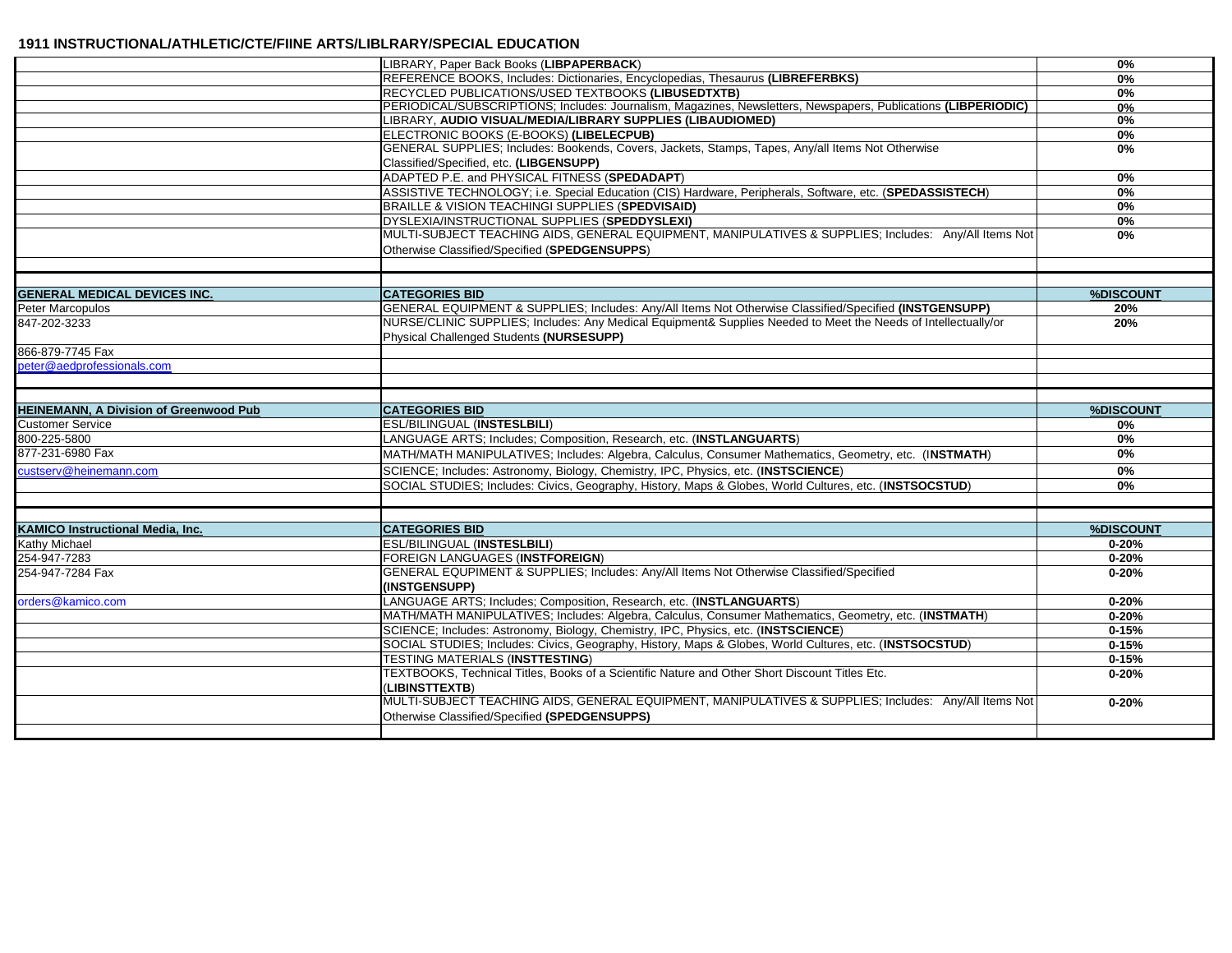| <b>Kaplan Early Learning Company</b> | <b>Categories Bid</b>                                                                                           | %DISCOUNT |
|--------------------------------------|-----------------------------------------------------------------------------------------------------------------|-----------|
| Kate Shelton                         | ESL/BILINGUAL (INSTESLBILI)                                                                                     | 15%       |
| 800-334-2014                         | GENERAL EQUPIMENT & SUPPLIES; Includes: Any/All Items Not Otherwise Classified/Specified                        | 15%       |
|                                      | (INSTGENSUPP)                                                                                                   |           |
| 800-452-7526 Fax                     | LANGUAGE ARTS; Includes; Composition, Research, etc. (INSTLANGUARTS)                                            | 15%       |
| customerverification@kaplanco.com    | MATH/MATH MANIPULATIVES; Includes: Algebra, Calculus, Consumer Mathematics, Geometry, etc. (INSTMATH)           | 15%       |
|                                      | STEAM/STEM SUPPLIES & EQUIPMENT (INSTSTEAMSTEM)                                                                 | 15%       |
|                                      | ART ELEMENTARY Includes: Brushes, Chalks, Crayons, Equipment, Papers, Paints, Pens, Scissors, Tools etc.        | 15%       |
|                                      | (FAELEMSUPPS)                                                                                                   |           |
|                                      | ART, SECONDAY, DRAWING & PAINTING; Includes: Brushes, Canvas, Chalks, Equipment, Paints, Palettes, Papers, Pens | 15%       |
|                                      | Scissors, Tools, etc. (FASECONSUPPS)                                                                            |           |
|                                      | ELEMENTARY MUSIC, General Supplies, Includes: Instruments Valued under 150.00, Bells, Chimes, Recorders,        | 15%       |
|                                      | Tambourines Etc. and Repair Parts (FAELESUPP)                                                                   |           |
|                                      | FINE ARTS MISC. Equipment & General Supplies (FAMISCEQUIP)                                                      | 15%       |
|                                      | PAPER BACK BOOKS (LIBPAPERBACK)                                                                                 | 15%       |
|                                      |                                                                                                                 |           |
|                                      |                                                                                                                 |           |
| <b>LAND SEA &amp; SKY</b>            | <b>CATEGORIES BID</b>                                                                                           | %DISCOUNT |
| Marcie Hysinger                      | SCIENCE; Includes: Astronomy, Biology, Chemistry, IPC, Physics, etc. (INSTSCIENCE)                              | 5%        |
| 713-529-3551                         | SOCIAL STUDIES; Includes: Civics, Geography, History, Maps & Globes, World Cultures, etc. (INSTSOCSTUD)         | 5%        |
|                                      | STEAM/STEM SUPPLIES & EQUIPMENT (INSTSTEAMSTEM)                                                                 | 5%        |
| sales@landseaskyco.com               | <b>CRIMINAL JUSTICE (CTECRIMJUST)</b>                                                                           | 5%        |
|                                      | CTE EQUIPMENT MAINTENANCE & REPAIR (CTEEQUPMNT)                                                                 | 0%        |
|                                      | VOCATIONAL/TECHNICAL GENERAL EQUIPMENT & SUPPLIES, Includes and/all items not classified/specified              | 5%        |
|                                      | (CTEEQUIP)                                                                                                      |           |
|                                      |                                                                                                                 |           |
|                                      |                                                                                                                 |           |
| <b>LA HACIENDA MUSICA LLC</b>        | <b>CATEGORIES BID</b>                                                                                           | %DISCOUNT |
| Efrain Munguia                       | Band, Choir, Elementary Music, Orchestra; Sheet Music Folios (FASHTMUSIC)                                       | 5%        |
| 956-515-3688                         |                                                                                                                 |           |
| 956-265-1160 Fax                     |                                                                                                                 |           |
| nfo@haciendamusica.com               |                                                                                                                 |           |
|                                      |                                                                                                                 |           |
|                                      |                                                                                                                 |           |
| <b>LINCOLN ELECTRIC</b>              | <b>CATEGORIES BID</b>                                                                                           | %DISCOUNT |
| Abhi Pant                            | <b>WELDING (CTEWELDING)</b>                                                                                     | 0%        |
| 281-301-2200                         |                                                                                                                 |           |
| 281-301-2285 Fax                     |                                                                                                                 |           |
| apant@lincolnelectric.com            |                                                                                                                 |           |
|                                      |                                                                                                                 |           |
|                                      |                                                                                                                 |           |
| <b>MORTON PUBLISHING COMPANY</b>     | <b>CATEGORIES BID</b>                                                                                           | %DISCOUNT |
| Ruth Jutte                           | HEALTH SCIENCE (CTEHEALTHSC)                                                                                    | 20%       |
| 303-761-4805                         |                                                                                                                 |           |
| 303-762-9923 Fax                     |                                                                                                                 |           |
| ruthj@morton-pub.com                 |                                                                                                                 |           |
|                                      |                                                                                                                 |           |
|                                      |                                                                                                                 |           |
| <b>MUSEUM OF SCIENCE</b>             | <b>CATEGORIES BID</b>                                                                                           | %DISCOUNT |
| John Slakey                          | STEAM/STEM Supplies & Equipment (INSTSTEAMSTEM)                                                                 | 0%        |
| 617-589-0230                         |                                                                                                                 |           |
| 617-589-4489 Fax                     |                                                                                                                 |           |
| eie@mos.ora                          |                                                                                                                 |           |
|                                      |                                                                                                                 |           |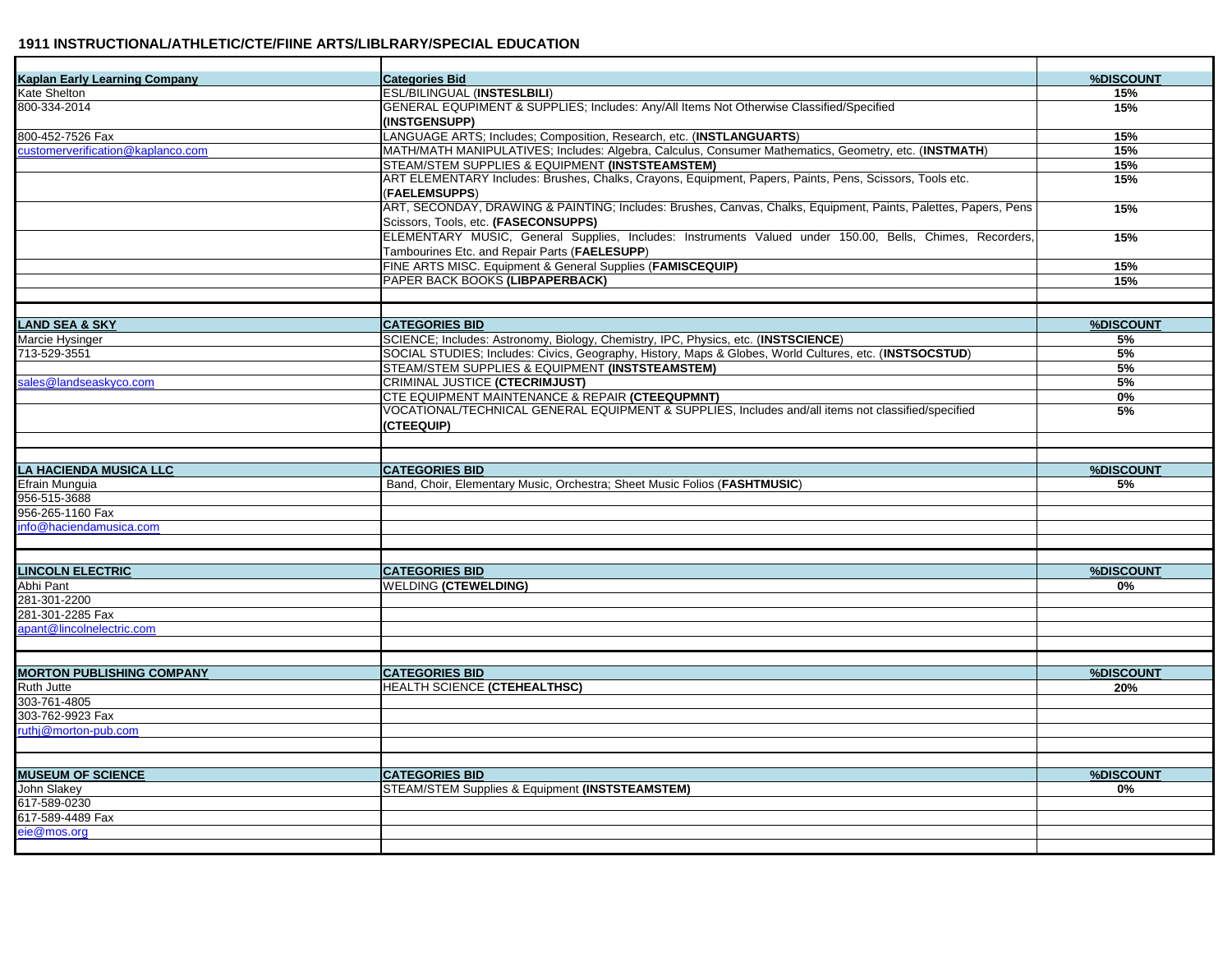| <b>NN SERVICES LLC</b>           | <b>CATEGORIES BID</b>                                                                                          | %DISCOUNT |
|----------------------------------|----------------------------------------------------------------------------------------------------------------|-----------|
| Jennifer Smith                   | AGRICULTURE (CTEAGRICUL)                                                                                       | 0%        |
| 281-741-9417                     | AGRICULTURE/AQUACULTURE; Includes: Filters, Fish, Food, Pumps, etc. (CTEAQUACUL)                               | 0%        |
| 281-485-9491 Fax                 | ARCHITECTURE & CONSTRUCTION (CTEARCHCONS)                                                                      | 0%        |
| jennifer@nnfab.com               | PRECISION MANUFACTURING; Includes: CNC Machines, Lathes, Mills, etc. (CTEMANF)                                 | 0%        |
|                                  | <b>WELDING (CTEWELDING)</b>                                                                                    | 0%        |
|                                  |                                                                                                                |           |
|                                  |                                                                                                                |           |
| <b>PEARSON K 12 LEARNING LLC</b> | <b>Categories Bid</b>                                                                                          | %DISCOUNT |
| Melissa Flynn                    | MATH/MATH MANIPULATIVES; Includes: Algebra, Calculus, Consumer Mathematics, Geometry, etc. (INSTMATH)          | 0%        |
| 800-848-9500                     | SCIENCE; Includes: Astronomy, Biology, Chemistry, IPC, Physics, etc. (INSTSCIENCE)                             | 0%        |
| 877-260-2530 Fax                 | SOCIAL STUDIES; Includes: Civics, Geography, History, Maps & Globes, World Cultures, etc. (INSTSOCSTUD)        | $0\%$     |
| melissa.flynn@pearson.com        | GENERAL SUPPLIES: Includes: Any/All Items Not Otherwise Classified/Specified (INSTGENSUPP)                     | $0\%$     |
|                                  | LANGUAGE ARTS; Includes: Composition, Research, etc. (INSTLANGUARTS)                                           | 0%        |
|                                  | <b>ESL/BILINGUAL (INSTESLBILI)</b>                                                                             | $0\%$     |
|                                  | <b>FOREIGN LANGUAGES (INSTFOREIGN)</b>                                                                         | 0%        |
|                                  | SPECIALTY SUPPLIES/MOTIVATIONAL INCENTIVES For the Classroom (INSTMOTIV)                                       | 0%        |
|                                  | STEAM/STEM SUPPLIES & EQUIPMENT (INSTSTEAMSTEM)                                                                | 0%        |
|                                  | STUDENT PLANNERS & AGENDAS (INSTPLAN)                                                                          | 0%        |
|                                  | YEARBOOKS, ELEMENTARY & SECONDARY (YEARBOOK)                                                                   | 0%        |
|                                  | AGRICULTURE (CTEAGRICUL)                                                                                       | 0%        |
|                                  | AGRICULTURE/AQUACULTURE; Includes: Filters, Fish, Food, Pumps, etc. (CTEAQUACUL)                               | $0\%$     |
|                                  | ARCHITECTURE & CONSTRUCTION (CTEARCHCONS)                                                                      | 0%        |
|                                  | AUDIO-VISUAL TECHNOLOGY SUPPLIES (CTEAVTECEQP)                                                                 | $0\%$     |
|                                  | <b>AUTO COLLISION &amp; REPAIR (CTEAUTOTECH)</b>                                                               | 0%        |
|                                  | BUSINESS SUPPLIES; Includes: Accounting, Economics, Finance, Management, Marketing, etc. (CTEBUSINESS)         | $0\%$     |
|                                  | COSMETOLOGY/BARBERING (CTECOSMBARB)                                                                            | 0%        |
|                                  | CRIMINAL JUSTICE (CTECRIMJUST)                                                                                 | $0\%$     |
|                                  | <b>CTE EQUIPMENT MAINTENANCE &amp; REPAIR (CTEEQUPMNT)</b>                                                     | 0%        |
|                                  | CULINARY ARTS/BAKERY (CTECULARTSBAKE)                                                                          | 0%        |
|                                  | DENTAL HYGIENE (CTEDENTHYG)                                                                                    | 0%        |
|                                  | ENGINEERING/TECHNICAL (CTEENGTECH)                                                                             | 0%        |
|                                  | <b>FAMILY CONSUMER SCIENCE (CTECONSCIEN)</b>                                                                   | 0%        |
|                                  | FAMILY CONSUMER SCIENCE - Day Care (CTEFAMDAYCARE)                                                             | $0\%$     |
|                                  | <b>FASHION DESIGN (CTEFASHION)</b>                                                                             | 0%        |
|                                  | <b>FLORAL DESIGN (CTEFLORAL)</b>                                                                               | 0%        |
|                                  | FORENSIC SCIENCE (CTEFORSCIE)                                                                                  | $0\%$     |
|                                  | <b>GRAPHIC EQUIPMENT &amp; SUPPLIES (CTEGRAPHICS)</b>                                                          | 0%        |
|                                  | <b>HEALTH SCIENCE (CTEHEALTHSC)</b>                                                                            | $0\%$     |
|                                  | HVAC (CTEHVAC)                                                                                                 | 0%        |
|                                  | JOURNALISM (CTEJOURNALS)                                                                                       | $0\%$     |
|                                  | OIL & GAS PRODUCTION (CTEOILGAS)                                                                               | $0\%$     |
|                                  | PHYSICAL THERAPY (CTEPHYSTHERAP)                                                                               | 0%        |
|                                  | PRECISION MANUFRACTURING; Includes: CNC Machines, Lathes, Mill, etc. (CTEMANF)                                 | 0%        |
|                                  | <b>ROTC (CTEROTC)</b>                                                                                          | 0%        |
|                                  | TECHNOLOGY; Includes: Maintenance, Parts, Programming, Repair (CTETECH)                                        | $0\%$     |
|                                  | VETERINARY TECHNICIAN; Includes: Grooming, Implements, Ointments & Vaccines, etc. (CTEVETTECH)                 | 0%        |
|                                  | VOCATIONAL/TECHNICAL GENERAL EQUIPMENT & SUPPLIES; Includes any/all items not classified/specified             | 0%        |
|                                  | (CTEEQUIP)                                                                                                     |           |
|                                  | <b>WELDING (CTEWELDING)</b>                                                                                    | 0%        |
|                                  | STANDARD LIBRARY BOOK COLLECTIONS: Elementary/Secondary Level Books (LIBSTANDBOOKS)                            | 0%        |
|                                  | TEXTBOOKS, TECHNICAL TITLES, books of a scientific nature and other short discount titles, etc.(LIBINSTTEXTB)  | 0%        |
|                                  | PUBLISHERS LIBRARY EDITIONS (LIBSTANDBOOKS)                                                                    | 0%        |
|                                  | <b>PRE-BOUNDS (LIBPREBND)</b>                                                                                  | 0%        |
|                                  | PAPER BACK BOOKS (LIBPAPERBACK)                                                                                |           |
|                                  |                                                                                                                | 0%        |
|                                  | REFERENCE BOOKS, Includes: Dictionaries, Encyclopedias, Thesaurus (LIBREFERBKS)                                | 0%        |
|                                  | RECYCLED PUBLICATIONS/USED TEXTBOOKS (LIBUSEDTXTB)                                                             | 0%        |
|                                  | PERIODICAL/SUBSCRIPTIONS; Includes: Journalism, Magazines, Newsletters, Newspapers, Publications (LIBPERIODIC) | 0%        |
|                                  | LIBRARY, AUDIO VISUAL/MEDIA/LIBRARY SUPPLIES (LIBAUDIOMED)                                                     | 0%        |
|                                  | ELECTRONIC PERIODICAL SUBSCRIPTIONS (LIBMAGPUB)                                                                | 0%        |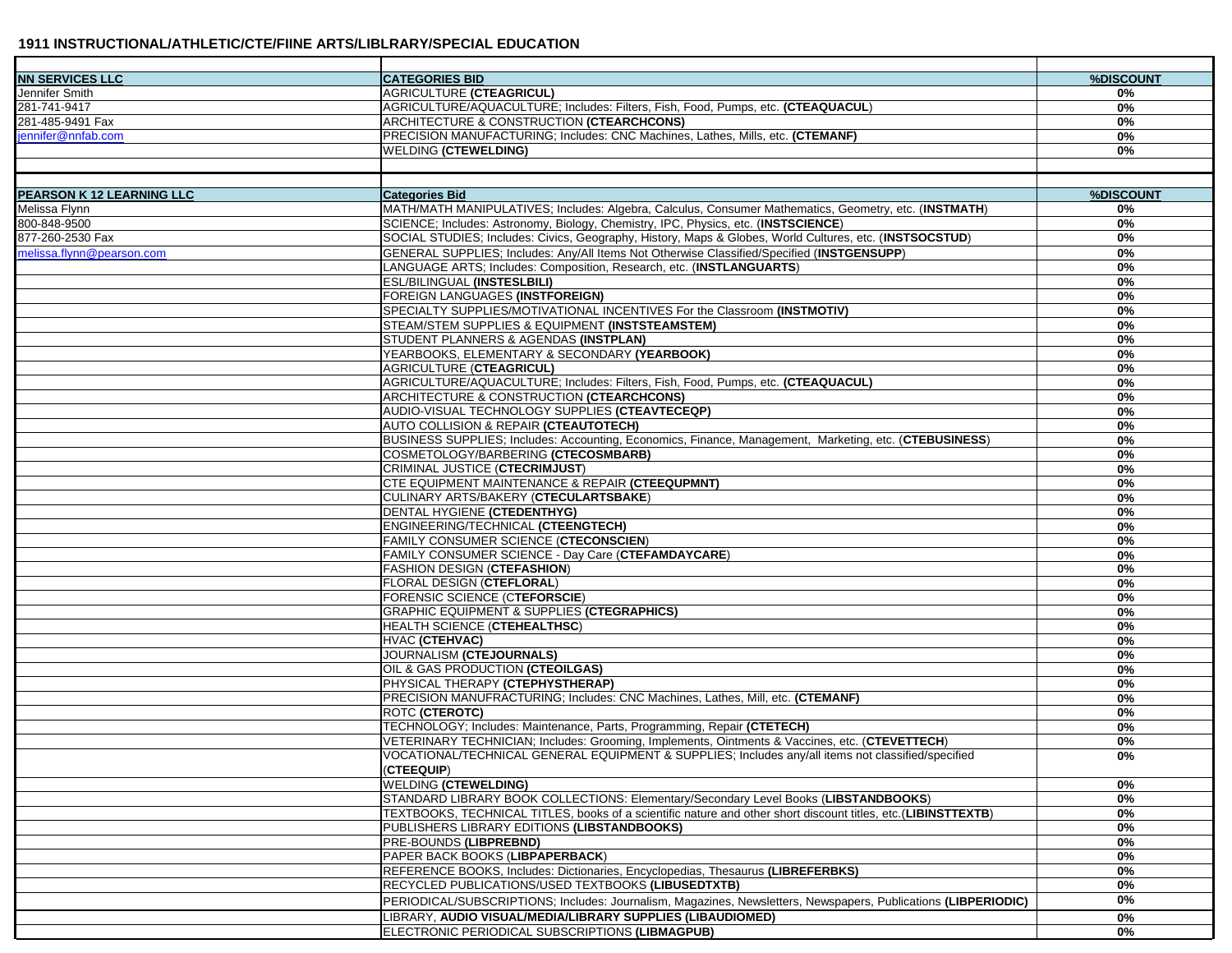|                                                  | ELECTRONIC BOOKS (E-BOOKS) (LIBELECPUB)                                                                                                                   | 0%               |
|--------------------------------------------------|-----------------------------------------------------------------------------------------------------------------------------------------------------------|------------------|
|                                                  | GENERAL SUPPLIES; Includes: Bookends, Covers, Jackets, Stamps, Tapes, Any/all Items Not Otherwise                                                         | 0%               |
|                                                  | Classified/Specified, etc. (LIBGENSUPP)                                                                                                                   |                  |
|                                                  |                                                                                                                                                           |                  |
|                                                  |                                                                                                                                                           |                  |
| <b>PALCO SPECIALTIES INC</b>                     | <b>CATEGORIES BID</b>                                                                                                                                     | %DISCOUNT        |
| Jo May                                           | FINE ARTS GENERAL EQUIPMENT & SUPPLIES; Includes: Any/All Items Not Otherwise Classified/Specified                                                        | $0\%$            |
|                                                  | (FAEQUPSRV)<br>THEATER ARTS EQUIPMENT & SUPPLIES; Includes: Accessories, Blackbox, Foggers, Lighting, One-Act Plays, Props                                |                  |
| 830-741-5256                                     | Wood Props, Stage Equipment & Supplies, UIL etc. (FASTAGEEQUP)                                                                                            | 0%               |
| palcospecialties@aol.com                         |                                                                                                                                                           |                  |
|                                                  |                                                                                                                                                           |                  |
|                                                  |                                                                                                                                                           |                  |
| <b>PLANETHS LLC</b>                              | <b>CATEGORIES BID</b>                                                                                                                                     | % Discount       |
| Dustin Beck                                      | ATHLETIC GENERAL EQUIPMENT & SUPPLIES; Includes: Any/All Items Not Otherwise Classified/Specified                                                         | 0%               |
|                                                  | (ATHEQUIPSUP)                                                                                                                                             |                  |
| 888-668-4252 Ex 704                              |                                                                                                                                                           |                  |
| accounting@planeths.com                          |                                                                                                                                                           |                  |
|                                                  |                                                                                                                                                           |                  |
|                                                  |                                                                                                                                                           |                  |
| POCKET FULL OF THERAPY                           | <b>CATEGORIES BID</b>                                                                                                                                     | %DISCOUNT<br>5%  |
| Elizabeth Hamaoui<br>732-462-4474                | ADAPTED P.E. and PHYSICAL FITNESS (SPEDADAPT)<br>ASSISTIVE TECHNOLOGY; i.e. Special Education (CIS) Hardware, Peripherals, Software, etc. (SPEDASSISTECH) | 5%               |
| 732-462-4456 Fax                                 | BRAILLE & VISION TEACHINGI SUPPLIES (SPEDVISAID)                                                                                                          | 5%               |
| orders@pfot.com                                  | DYSLEXIA/INSTRUCTIONAL SUPPLIES (SPEDDYSLEXI)                                                                                                             | 5%               |
|                                                  | MULTI-SUBJECT TEACHING AIDS, GENERAL EQUIPMENT, MANIPULATIVES & SUPPLIES; Includes: Any/All Items Not                                                     | 5%               |
|                                                  | Otherwise Classified/Specified (SPEDGENSUPPS)                                                                                                             |                  |
|                                                  | NURSE/CLINIC SUPPLIES; Includes: Any Medical Equipment & Supplies needed to Meet the Needs of Intellectually and/or                                       | 5%               |
|                                                  | Physically Challenged students (NURSESUPP)                                                                                                                |                  |
|                                                  | OCCUPATIONAL/TECHNICAL & PHYSICAL THERAPY SUPPLIES & EQUIPMENT (SPEOTEQUIP)                                                                               | 5%               |
|                                                  | ORIENTATION & MOBILITY EQUIPMENT; Includes: Equipment Designed to Meet the Needs of Physically Challenged<br>Students (SPEDOMEQUIP)                       | 5%               |
|                                                  | SPECIAL EDUCATION, Prosthetic Devices, Supplies, Includes: Auditory Testing Equipment, Electronic Reading Devices,                                        | 5%               |
|                                                  | Hearing Aids, Equipment and/or supplies for Speech Therapy, etc. (SPEDPORSTH)                                                                             |                  |
|                                                  | MUSIC THERAPY (SPEDMUSTHER)                                                                                                                               | 5%               |
|                                                  |                                                                                                                                                           |                  |
|                                                  |                                                                                                                                                           |                  |
| <b>PYRAMID SCHOOL PRODUCTS</b><br>Kenneth Miller | <b>CATEGORIES BID</b><br>ART ELEMENTARY Includes: Brushes, Chalks, Crayons, Equipment, Papers, Paints, Pens, Scissors, Tools etc.                         | %DISCOUNT<br>10% |
|                                                  | (FAELEMSUPPS)                                                                                                                                             |                  |
| 800-792-2644 Ex.225                              | ART, SECONDAY, DRAWING & PAINTING; Includes: Brushes, Canvas, Chalks, Equipment, Paints, Palettes, Papers, Pens                                           | 10%              |
|                                                  | Scissors, Tools, etc. (FASECONSUPPS)                                                                                                                      |                  |
| 813-621-7688 Fax                                 | FINE ARTS MISC. Equipment & General Supplies (FAMISCEQUIP)                                                                                                | 10%              |
| orders@pyramidsp.com                             |                                                                                                                                                           |                  |
|                                                  |                                                                                                                                                           |                  |
|                                                  |                                                                                                                                                           |                  |
| <b>QUAVER MUSIC. COM, LLC</b>                    | <b>CATEGORIES BID</b>                                                                                                                                     | %DISCOUNT        |
| Mike Shepherd                                    | ELEMENTARY MUSIC, General Supplies, Includes: Instruments Valued under 150.00, Bells, Chimes, Recorders,<br>Tambourines Etc. and Repair Parts (FAELESUPP) | 0%               |
| 866-917-3633                                     | MULTI-SUBJECT TEACHING AIDS, GENERAL EQUIPMENT, MANIPULATIVES & SUPPLIES; Includes: Any/All Items Not                                                     | $0\%$            |
|                                                  | Otherwise Classified/Specified (SPEDGENSUPPS)                                                                                                             |                  |
| 615-320-3274 Fax                                 |                                                                                                                                                           |                  |
| vendors@quavermusic.com                          |                                                                                                                                                           |                  |
|                                                  |                                                                                                                                                           |                  |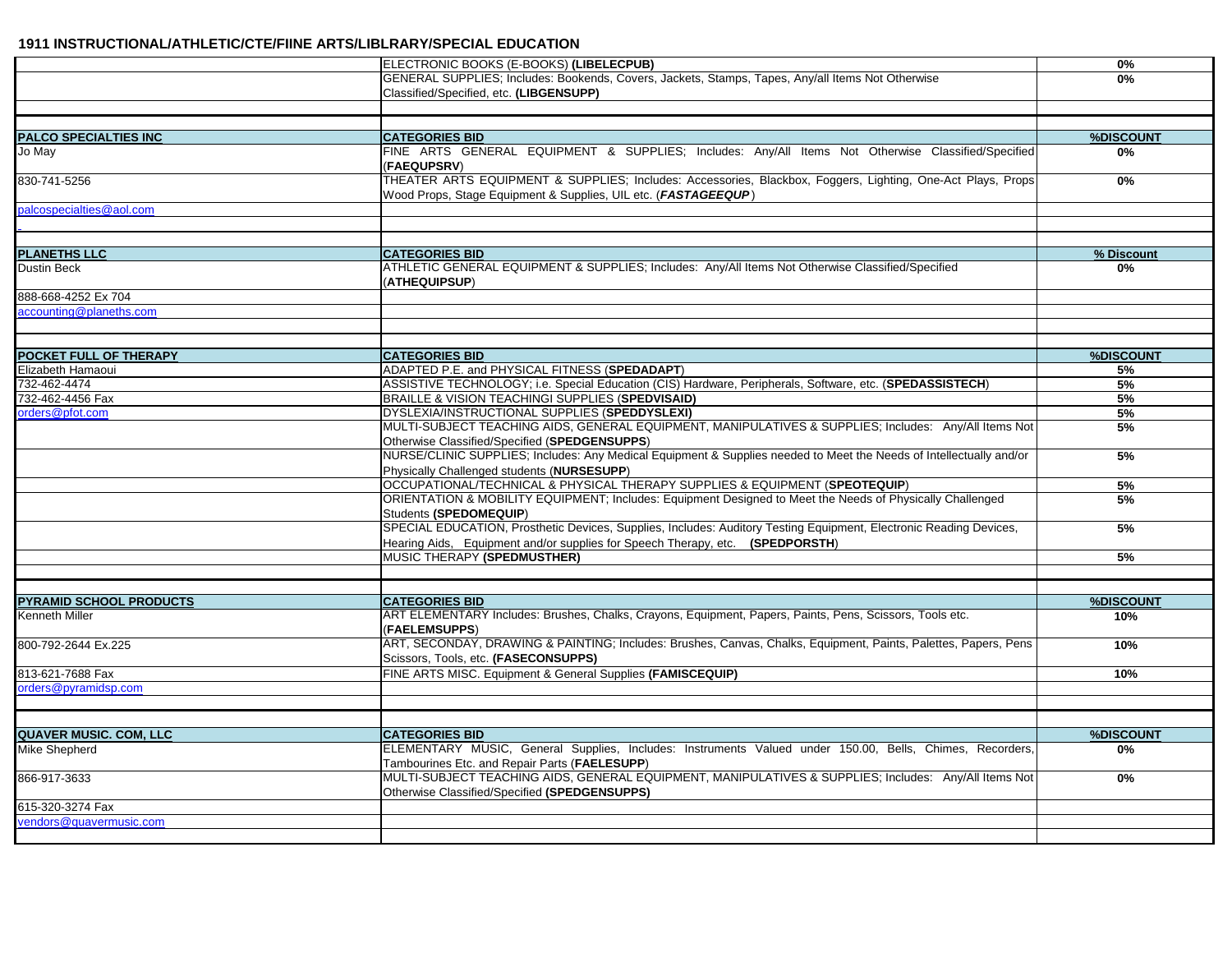| <b>REALLY GOOD STUFF</b>                          | <b>CATEGORIES BID</b>                                                                                                                                     | %DISCOUNT |
|---------------------------------------------------|-----------------------------------------------------------------------------------------------------------------------------------------------------------|-----------|
| Purchasing Dept.                                  | ESL/BILINGUAL (INSTESLBILI)                                                                                                                               | 3%        |
| 877-864-1920                                      | GENERAL Equipment & Supplies; Includes: Any/all items not otherwise classified/specified (INSTGENSUPP)                                                    | 3%        |
| 203-268-8120 Fax                                  | MATH/MATH MANIPULATIVES; Includes: Algebra, Calculus, Consumer Mathematics, Geometry, etc. (INSTMATH)                                                     | 3%        |
| purchaseorders @ reallygoodstuff.com              | SOCIAL STUDIES; Includes: Civics, Geography, History, Maps & Globes, World Cultures, etc. (INSTSOCSTUD)                                                   | 3%        |
|                                                   | SPECIALTY SUPPLIES/MOTIVATIONAL INCENTIVES for Classroom (INSTMOTIV)                                                                                      | 3%        |
|                                                   | STEAM/STEM Supplies & Equipment (INSTSTEAMSTEM)                                                                                                           | 3%        |
|                                                   | ART ELEMENTARY Includes: Brushes, Chalks, Crayons, Equipment, Papers, Paints, Pens, Scissors, Tools etc.                                                  | 3%        |
|                                                   | (FAELEMSUPPS)                                                                                                                                             |           |
|                                                   | ELEMENTARY MUSIC, General Supplies, Includes: Instruments Valued under 150.00, Bells, Chimes, Recorders,<br>Tambourines Etc. and Repair Parts (FAELESUPP) | 3%        |
|                                                   | FINE ARTS MISC. Equipment & General Supplies (FAMISCEQUIP)                                                                                                | 3%        |
|                                                   | FINE ARTS General Equipment & Supplies; Includes: Any/All Items Not Otherwise Classified/Specified (FAEQUPSRV)                                            | 3%        |
|                                                   | STANDARD LIBRARY BOOK COLLECTIONS: Elementary/Seconday Level Books (LIBSTANDBOOKS)                                                                        | 3%        |
|                                                   | LIBRARY GENERAL SUPPLIES; Includes: Bookends, Covers, Jackets, Stamps, Tapes, Any/All Items Not Otherwise                                                 | 3%        |
|                                                   | Classified/Specified, etc. (LIBGENSUPP)                                                                                                                   |           |
|                                                   | LIBRARY, Recycled Publications/Used Textbooks (LIBUSEDTEXTB)                                                                                              |           |
|                                                   |                                                                                                                                                           | 3%<br>3%  |
|                                                   | LIBRARY, PERIODICAL/ SUBSCRIPTIONS; Includes: Journals, Magazines, Newsletters, Newspapers, Publications<br>(LIBPERIODIC)                                 |           |
|                                                   | ASSISTIVE TECHNOLOGY; i.e. Special Education (CIS), Hardware, Peripherals, Sofware, etc. (SPEDASSISTECH)                                                  | 3%        |
|                                                   | MULTI-SUBJECT TEACHING AIDS, GENERAL EQUPIMENT, MANIPULATIVES & SUPPLIES; Includes: Any/All Items Not                                                     | 3%        |
|                                                   | Otherwise Classified/Specified (SPEDGENSUPPS)                                                                                                             |           |
|                                                   |                                                                                                                                                           |           |
|                                                   |                                                                                                                                                           |           |
| RIVERSIDE ASSESSMENTS, LLC dba RIVERSIDE INSIGHTS | <b>CATEGORIES BID</b>                                                                                                                                     | %DISCOUNT |
| <b>Customer Service</b>                           | <b>TESTING MATERIAL (INSTTESTING)</b>                                                                                                                     | 0%        |
| 800-323-9540                                      |                                                                                                                                                           |           |
| 630-467-7192 Fax                                  |                                                                                                                                                           |           |
| orders@riversideinsights.com                      |                                                                                                                                                           |           |
|                                                   |                                                                                                                                                           |           |
|                                                   |                                                                                                                                                           |           |
|                                                   |                                                                                                                                                           |           |
| <b>ROBONATION</b>                                 | <b>CATEGORIES BID</b>                                                                                                                                     | %DISCOUNT |
| Laverne Imori                                     | STEAM/STEM Supplies & Equipment (INSTSTEAMSTEM)                                                                                                           |           |
| 571-699-4776                                      |                                                                                                                                                           |           |
| 703-997-2519 Fax                                  |                                                                                                                                                           |           |
| spsupport@robonation.org                          |                                                                                                                                                           |           |
|                                                   |                                                                                                                                                           |           |
|                                                   |                                                                                                                                                           |           |
|                                                   |                                                                                                                                                           |           |
|                                                   | <b>CATEGORIES BID</b>                                                                                                                                     | %DISCOUNT |
|                                                   |                                                                                                                                                           |           |
| S & S WORLDWIDE<br>Keith A. Snow                  | GENERAL Equipment & Supplies; Includes: Any/all items not otherwise classified/specified (INSTGENSUPP)                                                    | 20%       |
| 800-243-9232                                      | MATH/MATH MANIPULATIVES; Includes: Algebra, Calculus, Consumer Mathematics, Geometry, etc (INSTMATH)                                                      | 20%       |
| 800-566-6678 Fax                                  | SOCIAL STUDIES; Includes: Civics, Geography, History, Maps & Globes, World Cultures, etc. (INSTSOCSTUD)                                                   | 20%       |
| orders@ssww.com                                   | SPECIALTY SUPPLIES/MOTIVATIONAL INCENTIVES for Classroom (INSTMOTIV)                                                                                      | 20%       |
|                                                   | STEAM/STEM Supplies & Equipment (INSTSTEAMSTEM)                                                                                                           | 20%       |
|                                                   | ATHLETIC GENERAL EQUIPMENT & SUPPLIES; Includes: Any/All Items Not Otherwise Classified/Specified<br>(ATHEQUIPSUP)                                        | 20%       |
|                                                   | ATHLETIC TRAINER AND TRAINING (ATHTRAINSUP)                                                                                                               | 20%       |
|                                                   | BASEBALL & SOFTBALL (ATHBASEBALL)                                                                                                                         | 20%       |
|                                                   | PHYSICAL EDUCATION, Elementary/Secondary (ATHPEEQUIP)                                                                                                     | 20%       |
|                                                   | SOCCER (ATHSOCCER)                                                                                                                                        | 20%       |
|                                                   |                                                                                                                                                           | 20%       |
|                                                   | VOLLEYBALL (ATHVOLLEYBA)<br>ART ELEMENTARY Includes: Brushes, Chalks, Crayons, Equipment, Papers, Paints, Pens, Scissors, Tools etc.                      | 20%       |
|                                                   | (FAELEMSUPPS)<br>ART, SECONDAY, DRAWING & PAINTING; Includes: Brushes, Canvas, Chalks, Equipment, Paints, Palettes, Papers, Pens                          | 20%       |
|                                                   | Scissors, Tools, etc. (FASECONSUPPS)                                                                                                                      |           |
|                                                   | FINE ARTS MISC. Equipment & General Supplies (FAMISCEQUIP)                                                                                                | 20%       |
|                                                   | FINE ARTS General Equipment & Supplies; Includes: Any/All Items Not Otherwise Classified/Specified (FAEQUPSRV)                                            | 20%       |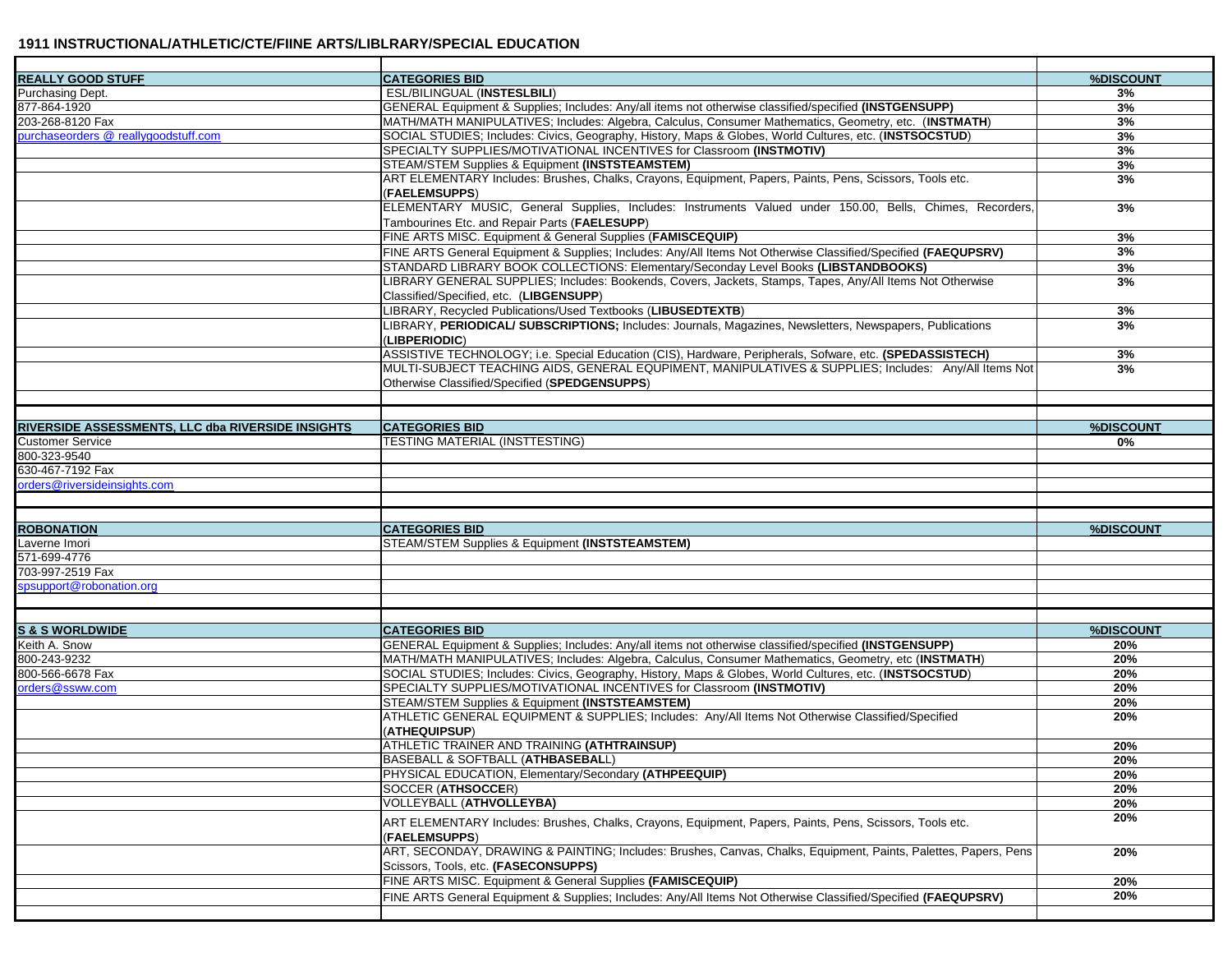| <b>SADDLEBACK EDUCATIONAL INC.</b> | <b>CATEGORIES BID</b>                                                                                             | %DISCOUNT        |
|------------------------------------|-------------------------------------------------------------------------------------------------------------------|------------------|
| <b>Brittany Gomez</b>              | <b>ESL/BILINGUAL (INSTESLBILI)</b>                                                                                | 0%               |
| 714-640-5200                       | GENERAL EQUIPMENT & SUPPLIES; Includes: Any/All Items Not Otherwise Classified/Specified (INSTGENSUPP)            | 0%               |
| 714-640-5297(Fax)                  | LANGUAGE ARTS; Includes; Composition, Research, etc. (INSTLANGUARTS)                                              | 0%               |
| bids@sdlback.com                   | STANDARD LIBRARY COLLECTIONS: Elementary/Secondary Level Books (LISTANDBOOKS)                                     | 0%               |
|                                    | PAPER BACK BOOKS (LIBPAPERBACK)                                                                                   | 0%               |
|                                    |                                                                                                                   |                  |
|                                    |                                                                                                                   |                  |
| <b>SCHOOL SPECIALTY INC.</b>       | <b>CATEGORIES BID</b>                                                                                             | %DISCOUNT        |
| Amy Fuss                           | MATH/MATH MANIPULATIVES; Includes: Algebra, Calculus, Consumer Mathematics, Geometry, etc. (INSTMATH)             | 35-supp/14 equip |
| 888-388-3224                       | SCIENCE; Includes: Astronomy, Biology, Chemistry, IPC, Physics, etc. (INSTSCIENCE)                                | 35-supp/14 equip |
| 888-388-6344 Fax                   | SOCIAL STUDIES; Includes: Civics, Geography, History, Maps & Globes, World Cultures, etc. (INSTSOCSTUD)           | 35-supp/14 equip |
| orders@schoolspecialty.com         | GENERAL SUPPLIES; Includes: Any/All Items Not Otherwise Classified/Specified (INSTGENSUPP)                        | 35-supp/14 equip |
|                                    |                                                                                                                   |                  |
|                                    | LANGUAGE ARTS; Includes: Composition, Research, etc. (INSTLANGUARTS)                                              | 35-supp/14 equip |
|                                    | <b>ESL/BILINGUAL (INSTESLBILI)</b>                                                                                | 35-supp/14 equip |
|                                    | SPECIALTY SUPPLIES/MOTIVATIONAL INCENTIVES For the Classroom (INSTMOTIV)                                          | 35-supp/14 equip |
|                                    | STEAM/STEM SUPPLIES & EQUIPMENT (INSTSTEAMSTEM)                                                                   | 35-supp/14 equip |
|                                    | STUDENT PLANNERS & AGENDAS (INSTPLAN)                                                                             | 35-supp/14 equip |
|                                    | ATHLETIC GENERAL EQUIPMENT & SUPPLIES; Includes: Any/All Items Not Otherwise Classified/Specified                 | 35-supp/14 equip |
|                                    | (ATHEQUIPSUP)                                                                                                     |                  |
|                                    | <b>BASEBALL &amp; SOFTBALL (ATHBASEBALL)</b>                                                                      | 35-supp/14 equip |
|                                    | <b>BASKETBALLL (ATHBASKETBA)</b>                                                                                  | 35-supp/14 equip |
|                                    | <b>FIELD &amp; TRACK/CROSS COUNTRY (ATHTRACK)</b>                                                                 | 35-supp/14 equip |
|                                    | FITNESS, POWERLIFTING & WEIGHT TRAINING (ATHWEIGHT)                                                               | 35-supp/14 equip |
|                                    | FOOTBALL (ATHFOOTBALL)                                                                                            | 35-supp/14 equip |
|                                    | <b>GOLF (ATHGOLF)</b>                                                                                             | 35-supp/14 equip |
|                                    | <b>GYMNASTICS (ATHGYMNAST)</b>                                                                                    | 35-supp/14 equip |
|                                    | PHYSICAL EDUCATION, Elementary/Secondary (ATHPEEQUIP)                                                             | 35-supp/14 equip |
|                                    | SOCCER (ATHSOCCER)                                                                                                | 35-supp/14 equip |
|                                    | <b>TENNIS (ATHTENNIS)</b>                                                                                         | 35-supp/14 equip |
|                                    | VOLLEYBALL (ATHVOLLEYBA)                                                                                          | 35-supp/14 equip |
|                                    | AUDIO-VISUAL TECHNOLOGY SUPPLIES (CTEAVTECEQP)                                                                    | 14%              |
|                                    | ART ELEMENTARY Includes: Brushes, Chalks, Crayons, Equipment, Papers, Paints, Pens, Scissors, Tools etc.          | 35-supp/14 equip |
|                                    | (FAELEMSUPPS)                                                                                                     |                  |
|                                    | ART, SECONDAY, DRAWING & PAINTING; Includes: Brushes, Canvas, Chalks, Equipment, Paints, Palettes, Papers, Pens   | 35-supp/14 equip |
|                                    | Scissors, Tools, etc. (FASECONSUPPS)                                                                              |                  |
|                                    | ART, SECONDAY, SCULPTING; Includes: Ceramic Supplies, Clay, Carving Boards, Kilns, Kiln Supplies, Tools, Ceramics | 35-supp/14 equip |
|                                    | <b>(FASECONSCULPT)</b>                                                                                            |                  |
|                                    | ELEMENTARY MUSIC INSTRUMENTS & GENERAL SUPPLIES; Includes: Any/All Items Not Otherwise Classified                 | 35-supp/14 equip |
|                                    | (FAGENSUPPLIES)                                                                                                   |                  |
|                                    |                                                                                                                   |                  |
|                                    | FINE ARTS General Equipment & Supplies; Includes: Any/All Items Not Otherwise Classified/Specified (FAEQUPSRV)    | 35-supp/14 equip |
|                                    | STANDARD LIBRARY COLLECTIONS: Elementary/Secondary Level Books (LISTANDBOOKS)                                     | 35-supp/14 equip |
|                                    | TEXTBOOKS, TECHNICAL TITLES, books of a scientific nature and other short discount titles, etc.(LIBINSTTEXTB)     | 35-supp/14 equip |
|                                    | PAPER BACK BOOKS (LIBPAPERBACK)                                                                                   | 35-supp/14 equip |
|                                    | REFERENCE BOOKS, Includes: Dictionaries, Encyclopedias, Thesaurus (LIBREFERBKS)                                   | 35-supp/14 equip |
|                                    | AUDIO VISUAL/MEDIA/LIBRARY SUPPLIES (LIBAUDIOMED)                                                                 | 35-supp/14 equip |
|                                    | GENERAL SUPPLIES; Includes: Bookends, Covers, Jackets, Stamps, Tapes, Any/All Items not Otherwise                 | 35-supp/14 equip |
|                                    | Classified/Specified (LIBGENSUPP)                                                                                 |                  |
|                                    | MULTI-SUBJECT TEACHING AIDS, GENERAL EQUPIMENT, MANIPULATIVES & SUPPLIES; Includes: Any/All Items Not             | 35-supp/14 equip |
|                                    | Otherwise Classified/Specified (SPEDGENSUPPS)                                                                     |                  |
|                                    |                                                                                                                   |                  |
|                                    |                                                                                                                   |                  |
| <b>SOUTHWYCK GOLF CLUB</b>         | <b>CATEGORIES BID</b>                                                                                             | %DISCOUNT        |
| Jennifer Spoor                     | <b>GOLF (ATHGOLF)</b>                                                                                             | 0%               |
| 713-436-9999                       |                                                                                                                   |                  |
| spoor@southwyckgc.com              |                                                                                                                   |                  |
|                                    |                                                                                                                   |                  |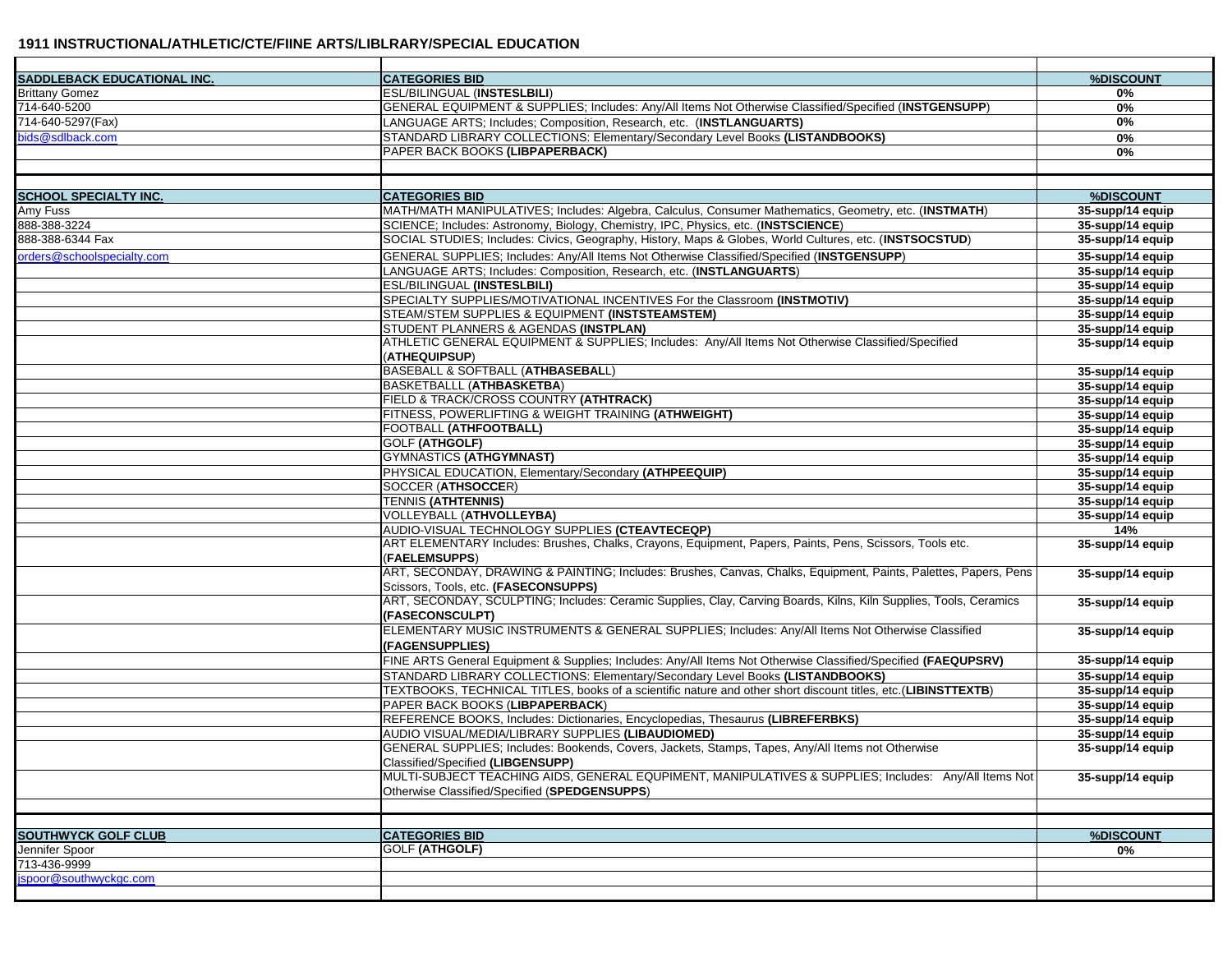| <b>CATEGORIES BID</b><br>%DISCOUNT<br>FINE ARTS MISC. Equipment & General Supplies (FAMISCEQUIP)<br>FINE ARTS GENERAL EQUIPMENT & SUPPLIES; Includes: Any/All Items Not Otherwise Classified/Specified<br>12%<br>713-942-0555<br>12%<br>(FAEQUPSRV)<br>713-942-0556 Fax<br>THEATER ARTS; Make-up & accessories used by Actors (FASUPPLIES)<br>12%<br>sales@stagelight.com<br>THE SOCCER WALL CO dba SOCCER INNOVATIONS<br><b>CATEGORIES BID</b><br>%DISCOUNT<br>ATHLETIC Team Uniforms/All Sports, Jerseys/Hats/Pants/Polos/Windsuits,etc.(ATHUNIFORM)<br>Susan Elder<br>10%<br>WORKOUT CLOTH, Pants/Shorts/T-Shirts, etc. (ATHAPPARELWW)<br>10%<br>ATHLETIC GENERAL EQUIPMENT & SUPPLIES: Includes: Anv/All Items Not Otherwise Classified/Specified<br>10%<br>(ATHEQUIPSUP)<br><b>SOCCER (ATHSOCCER)</b><br>10%<br><b>CATEGORIES BID</b><br>%DISCOUNT<br>FINE ARTS MISC. Equipment & General Supplies (FAMISCEQUIP)<br>0%<br>DANCE/DRILL TEAM EQUIPMENT & SUPPLIES; Includes: Dance Equipment & Supplies, All Accessories & Make-up used<br>0%<br>by Dancers/Drill Teams, Costumes, Practice Uniforms, Warm-ups, etc. (FADANCETEAMS)<br>THEATER ARTS EQUIPMENT & SUPPLIES; Includes: Accessories, Blackbox, Foggers, Lighting, One-Act Plays, Props<br>0%<br>Wood Props, Stage Equipment & Supplies, UIL etc. (FASTAGEEQUP)<br>FINE ARTS GENERAL EQUIPMENT & SUPPLIES; Includes: Any/All Items Not Otherwise Classified/Specified<br>0%<br>(FAEQUPSRV)<br>%DISCOUNT<br><b>CATEGORIES BID</b><br>ASSISTIVE TECHNOLOGY; i.e. Special Education (CIS) Hardware, Peripherals, Software, etc. (SPEDASSISTECH)<br>0%<br>800-344-17789<br>0%<br>866-336-2737 Fax<br>css@tobiidynavox.com<br><b>TOLEDO PHYSICAL EDUCATION SUPPLY</b><br><b>CATEGORIES BID</b><br>%DISCOUNT<br>ATHLETIC GENERAL EQUIPMENT & SUPPLIES; Includes: Any/All Items Not Otherwise Classified/Specified<br>Dennis Metzger<br>10%<br>(ATHEQUIPSUP)<br>ATHLETIC TRAINER AND TRAINING (ATHTRAINSUP)<br>800-225-7749<br>10%<br>BASEBALL & SOFTBALL (ATHBASEBALL)<br>10%<br><b>BASKETBALL (ATHBASKETBA)</b><br>10%<br>FIELD & TRACK/CROSS COUNTRY (ATHTRACK)<br>10%<br>FITNESS, POWERLIFTING & WEIGHT TRAINING (ATHWEIGHT)<br>10%<br>FOOTBALL (ATHFOOTBALL)<br>10%<br><b>GOLF (ATHGOLF)</b><br>10%<br><b>GYMNATICS (ATHGYMNAST)</b><br>10%<br>PHYSICAL EDUCATION Elemenary/Secondary (AHTPEEQUIP)<br>10%<br><b>SOCCER (ATHSOCCER)</b><br>10%<br><b>TENNIS (ATHTENNIS)</b><br>10%<br><b>VOLLEYBALL (ATHVOLLEBA)</b><br>10%<br><b>TOUCHMATH ACQUISITION LLC</b><br><b>CATEGORIES BID</b><br>%DISCOUNT<br>MATH/MATH MANIPULATIVES; Includes: Algebra, Calculus, Consumer Mathematics, Geometry, etc (INSTMATH)<br>Laura Cox<br>$0 - 10%$<br>800-888-9191 X 139<br>719-593-2446 Fax<br>orders@touchmath.com |                                 |  |
|----------------------------------------------------------------------------------------------------------------------------------------------------------------------------------------------------------------------------------------------------------------------------------------------------------------------------------------------------------------------------------------------------------------------------------------------------------------------------------------------------------------------------------------------------------------------------------------------------------------------------------------------------------------------------------------------------------------------------------------------------------------------------------------------------------------------------------------------------------------------------------------------------------------------------------------------------------------------------------------------------------------------------------------------------------------------------------------------------------------------------------------------------------------------------------------------------------------------------------------------------------------------------------------------------------------------------------------------------------------------------------------------------------------------------------------------------------------------------------------------------------------------------------------------------------------------------------------------------------------------------------------------------------------------------------------------------------------------------------------------------------------------------------------------------------------------------------------------------------------------------------------------------------------------------------------------------------------------------------------------------------------------------------------------------------------------------------------------------------------------------------------------------------------------------------------------------------------------------------------------------------------------------------------------------------------------------------------------------------------------------------------------------------------------------------------------------------------------------------------------------------------------------------------------------------------------------------------------------------------------------------------------------------------------------------------------------------------------------------------------------------------------|---------------------------------|--|
|                                                                                                                                                                                                                                                                                                                                                                                                                                                                                                                                                                                                                                                                                                                                                                                                                                                                                                                                                                                                                                                                                                                                                                                                                                                                                                                                                                                                                                                                                                                                                                                                                                                                                                                                                                                                                                                                                                                                                                                                                                                                                                                                                                                                                                                                                                                                                                                                                                                                                                                                                                                                                                                                                                                                                                      | <b>STAGE LIGHT INC</b>          |  |
|                                                                                                                                                                                                                                                                                                                                                                                                                                                                                                                                                                                                                                                                                                                                                                                                                                                                                                                                                                                                                                                                                                                                                                                                                                                                                                                                                                                                                                                                                                                                                                                                                                                                                                                                                                                                                                                                                                                                                                                                                                                                                                                                                                                                                                                                                                                                                                                                                                                                                                                                                                                                                                                                                                                                                                      | Jerome Dunn                     |  |
|                                                                                                                                                                                                                                                                                                                                                                                                                                                                                                                                                                                                                                                                                                                                                                                                                                                                                                                                                                                                                                                                                                                                                                                                                                                                                                                                                                                                                                                                                                                                                                                                                                                                                                                                                                                                                                                                                                                                                                                                                                                                                                                                                                                                                                                                                                                                                                                                                                                                                                                                                                                                                                                                                                                                                                      |                                 |  |
|                                                                                                                                                                                                                                                                                                                                                                                                                                                                                                                                                                                                                                                                                                                                                                                                                                                                                                                                                                                                                                                                                                                                                                                                                                                                                                                                                                                                                                                                                                                                                                                                                                                                                                                                                                                                                                                                                                                                                                                                                                                                                                                                                                                                                                                                                                                                                                                                                                                                                                                                                                                                                                                                                                                                                                      |                                 |  |
|                                                                                                                                                                                                                                                                                                                                                                                                                                                                                                                                                                                                                                                                                                                                                                                                                                                                                                                                                                                                                                                                                                                                                                                                                                                                                                                                                                                                                                                                                                                                                                                                                                                                                                                                                                                                                                                                                                                                                                                                                                                                                                                                                                                                                                                                                                                                                                                                                                                                                                                                                                                                                                                                                                                                                                      |                                 |  |
|                                                                                                                                                                                                                                                                                                                                                                                                                                                                                                                                                                                                                                                                                                                                                                                                                                                                                                                                                                                                                                                                                                                                                                                                                                                                                                                                                                                                                                                                                                                                                                                                                                                                                                                                                                                                                                                                                                                                                                                                                                                                                                                                                                                                                                                                                                                                                                                                                                                                                                                                                                                                                                                                                                                                                                      |                                 |  |
|                                                                                                                                                                                                                                                                                                                                                                                                                                                                                                                                                                                                                                                                                                                                                                                                                                                                                                                                                                                                                                                                                                                                                                                                                                                                                                                                                                                                                                                                                                                                                                                                                                                                                                                                                                                                                                                                                                                                                                                                                                                                                                                                                                                                                                                                                                                                                                                                                                                                                                                                                                                                                                                                                                                                                                      |                                 |  |
|                                                                                                                                                                                                                                                                                                                                                                                                                                                                                                                                                                                                                                                                                                                                                                                                                                                                                                                                                                                                                                                                                                                                                                                                                                                                                                                                                                                                                                                                                                                                                                                                                                                                                                                                                                                                                                                                                                                                                                                                                                                                                                                                                                                                                                                                                                                                                                                                                                                                                                                                                                                                                                                                                                                                                                      |                                 |  |
|                                                                                                                                                                                                                                                                                                                                                                                                                                                                                                                                                                                                                                                                                                                                                                                                                                                                                                                                                                                                                                                                                                                                                                                                                                                                                                                                                                                                                                                                                                                                                                                                                                                                                                                                                                                                                                                                                                                                                                                                                                                                                                                                                                                                                                                                                                                                                                                                                                                                                                                                                                                                                                                                                                                                                                      |                                 |  |
|                                                                                                                                                                                                                                                                                                                                                                                                                                                                                                                                                                                                                                                                                                                                                                                                                                                                                                                                                                                                                                                                                                                                                                                                                                                                                                                                                                                                                                                                                                                                                                                                                                                                                                                                                                                                                                                                                                                                                                                                                                                                                                                                                                                                                                                                                                                                                                                                                                                                                                                                                                                                                                                                                                                                                                      |                                 |  |
|                                                                                                                                                                                                                                                                                                                                                                                                                                                                                                                                                                                                                                                                                                                                                                                                                                                                                                                                                                                                                                                                                                                                                                                                                                                                                                                                                                                                                                                                                                                                                                                                                                                                                                                                                                                                                                                                                                                                                                                                                                                                                                                                                                                                                                                                                                                                                                                                                                                                                                                                                                                                                                                                                                                                                                      | 972-353-0180                    |  |
|                                                                                                                                                                                                                                                                                                                                                                                                                                                                                                                                                                                                                                                                                                                                                                                                                                                                                                                                                                                                                                                                                                                                                                                                                                                                                                                                                                                                                                                                                                                                                                                                                                                                                                                                                                                                                                                                                                                                                                                                                                                                                                                                                                                                                                                                                                                                                                                                                                                                                                                                                                                                                                                                                                                                                                      | 877-329-5617 Fax                |  |
|                                                                                                                                                                                                                                                                                                                                                                                                                                                                                                                                                                                                                                                                                                                                                                                                                                                                                                                                                                                                                                                                                                                                                                                                                                                                                                                                                                                                                                                                                                                                                                                                                                                                                                                                                                                                                                                                                                                                                                                                                                                                                                                                                                                                                                                                                                                                                                                                                                                                                                                                                                                                                                                                                                                                                                      |                                 |  |
|                                                                                                                                                                                                                                                                                                                                                                                                                                                                                                                                                                                                                                                                                                                                                                                                                                                                                                                                                                                                                                                                                                                                                                                                                                                                                                                                                                                                                                                                                                                                                                                                                                                                                                                                                                                                                                                                                                                                                                                                                                                                                                                                                                                                                                                                                                                                                                                                                                                                                                                                                                                                                                                                                                                                                                      | sales@soccerinnovations.com     |  |
|                                                                                                                                                                                                                                                                                                                                                                                                                                                                                                                                                                                                                                                                                                                                                                                                                                                                                                                                                                                                                                                                                                                                                                                                                                                                                                                                                                                                                                                                                                                                                                                                                                                                                                                                                                                                                                                                                                                                                                                                                                                                                                                                                                                                                                                                                                                                                                                                                                                                                                                                                                                                                                                                                                                                                                      |                                 |  |
|                                                                                                                                                                                                                                                                                                                                                                                                                                                                                                                                                                                                                                                                                                                                                                                                                                                                                                                                                                                                                                                                                                                                                                                                                                                                                                                                                                                                                                                                                                                                                                                                                                                                                                                                                                                                                                                                                                                                                                                                                                                                                                                                                                                                                                                                                                                                                                                                                                                                                                                                                                                                                                                                                                                                                                      |                                 |  |
|                                                                                                                                                                                                                                                                                                                                                                                                                                                                                                                                                                                                                                                                                                                                                                                                                                                                                                                                                                                                                                                                                                                                                                                                                                                                                                                                                                                                                                                                                                                                                                                                                                                                                                                                                                                                                                                                                                                                                                                                                                                                                                                                                                                                                                                                                                                                                                                                                                                                                                                                                                                                                                                                                                                                                                      | <b>TEXAS SCENIC COMPANY INC</b> |  |
|                                                                                                                                                                                                                                                                                                                                                                                                                                                                                                                                                                                                                                                                                                                                                                                                                                                                                                                                                                                                                                                                                                                                                                                                                                                                                                                                                                                                                                                                                                                                                                                                                                                                                                                                                                                                                                                                                                                                                                                                                                                                                                                                                                                                                                                                                                                                                                                                                                                                                                                                                                                                                                                                                                                                                                      | Denise Vega                     |  |
|                                                                                                                                                                                                                                                                                                                                                                                                                                                                                                                                                                                                                                                                                                                                                                                                                                                                                                                                                                                                                                                                                                                                                                                                                                                                                                                                                                                                                                                                                                                                                                                                                                                                                                                                                                                                                                                                                                                                                                                                                                                                                                                                                                                                                                                                                                                                                                                                                                                                                                                                                                                                                                                                                                                                                                      | 210-684-0091                    |  |
|                                                                                                                                                                                                                                                                                                                                                                                                                                                                                                                                                                                                                                                                                                                                                                                                                                                                                                                                                                                                                                                                                                                                                                                                                                                                                                                                                                                                                                                                                                                                                                                                                                                                                                                                                                                                                                                                                                                                                                                                                                                                                                                                                                                                                                                                                                                                                                                                                                                                                                                                                                                                                                                                                                                                                                      |                                 |  |
|                                                                                                                                                                                                                                                                                                                                                                                                                                                                                                                                                                                                                                                                                                                                                                                                                                                                                                                                                                                                                                                                                                                                                                                                                                                                                                                                                                                                                                                                                                                                                                                                                                                                                                                                                                                                                                                                                                                                                                                                                                                                                                                                                                                                                                                                                                                                                                                                                                                                                                                                                                                                                                                                                                                                                                      | 210-684-4557 Fax                |  |
|                                                                                                                                                                                                                                                                                                                                                                                                                                                                                                                                                                                                                                                                                                                                                                                                                                                                                                                                                                                                                                                                                                                                                                                                                                                                                                                                                                                                                                                                                                                                                                                                                                                                                                                                                                                                                                                                                                                                                                                                                                                                                                                                                                                                                                                                                                                                                                                                                                                                                                                                                                                                                                                                                                                                                                      | bids@texasscenic.com            |  |
|                                                                                                                                                                                                                                                                                                                                                                                                                                                                                                                                                                                                                                                                                                                                                                                                                                                                                                                                                                                                                                                                                                                                                                                                                                                                                                                                                                                                                                                                                                                                                                                                                                                                                                                                                                                                                                                                                                                                                                                                                                                                                                                                                                                                                                                                                                                                                                                                                                                                                                                                                                                                                                                                                                                                                                      |                                 |  |
|                                                                                                                                                                                                                                                                                                                                                                                                                                                                                                                                                                                                                                                                                                                                                                                                                                                                                                                                                                                                                                                                                                                                                                                                                                                                                                                                                                                                                                                                                                                                                                                                                                                                                                                                                                                                                                                                                                                                                                                                                                                                                                                                                                                                                                                                                                                                                                                                                                                                                                                                                                                                                                                                                                                                                                      |                                 |  |
|                                                                                                                                                                                                                                                                                                                                                                                                                                                                                                                                                                                                                                                                                                                                                                                                                                                                                                                                                                                                                                                                                                                                                                                                                                                                                                                                                                                                                                                                                                                                                                                                                                                                                                                                                                                                                                                                                                                                                                                                                                                                                                                                                                                                                                                                                                                                                                                                                                                                                                                                                                                                                                                                                                                                                                      |                                 |  |
|                                                                                                                                                                                                                                                                                                                                                                                                                                                                                                                                                                                                                                                                                                                                                                                                                                                                                                                                                                                                                                                                                                                                                                                                                                                                                                                                                                                                                                                                                                                                                                                                                                                                                                                                                                                                                                                                                                                                                                                                                                                                                                                                                                                                                                                                                                                                                                                                                                                                                                                                                                                                                                                                                                                                                                      | TOBII DYNAVOX LLC               |  |
|                                                                                                                                                                                                                                                                                                                                                                                                                                                                                                                                                                                                                                                                                                                                                                                                                                                                                                                                                                                                                                                                                                                                                                                                                                                                                                                                                                                                                                                                                                                                                                                                                                                                                                                                                                                                                                                                                                                                                                                                                                                                                                                                                                                                                                                                                                                                                                                                                                                                                                                                                                                                                                                                                                                                                                      | Lindsay St. Clair               |  |
|                                                                                                                                                                                                                                                                                                                                                                                                                                                                                                                                                                                                                                                                                                                                                                                                                                                                                                                                                                                                                                                                                                                                                                                                                                                                                                                                                                                                                                                                                                                                                                                                                                                                                                                                                                                                                                                                                                                                                                                                                                                                                                                                                                                                                                                                                                                                                                                                                                                                                                                                                                                                                                                                                                                                                                      |                                 |  |
|                                                                                                                                                                                                                                                                                                                                                                                                                                                                                                                                                                                                                                                                                                                                                                                                                                                                                                                                                                                                                                                                                                                                                                                                                                                                                                                                                                                                                                                                                                                                                                                                                                                                                                                                                                                                                                                                                                                                                                                                                                                                                                                                                                                                                                                                                                                                                                                                                                                                                                                                                                                                                                                                                                                                                                      |                                 |  |
|                                                                                                                                                                                                                                                                                                                                                                                                                                                                                                                                                                                                                                                                                                                                                                                                                                                                                                                                                                                                                                                                                                                                                                                                                                                                                                                                                                                                                                                                                                                                                                                                                                                                                                                                                                                                                                                                                                                                                                                                                                                                                                                                                                                                                                                                                                                                                                                                                                                                                                                                                                                                                                                                                                                                                                      |                                 |  |
|                                                                                                                                                                                                                                                                                                                                                                                                                                                                                                                                                                                                                                                                                                                                                                                                                                                                                                                                                                                                                                                                                                                                                                                                                                                                                                                                                                                                                                                                                                                                                                                                                                                                                                                                                                                                                                                                                                                                                                                                                                                                                                                                                                                                                                                                                                                                                                                                                                                                                                                                                                                                                                                                                                                                                                      |                                 |  |
|                                                                                                                                                                                                                                                                                                                                                                                                                                                                                                                                                                                                                                                                                                                                                                                                                                                                                                                                                                                                                                                                                                                                                                                                                                                                                                                                                                                                                                                                                                                                                                                                                                                                                                                                                                                                                                                                                                                                                                                                                                                                                                                                                                                                                                                                                                                                                                                                                                                                                                                                                                                                                                                                                                                                                                      |                                 |  |
|                                                                                                                                                                                                                                                                                                                                                                                                                                                                                                                                                                                                                                                                                                                                                                                                                                                                                                                                                                                                                                                                                                                                                                                                                                                                                                                                                                                                                                                                                                                                                                                                                                                                                                                                                                                                                                                                                                                                                                                                                                                                                                                                                                                                                                                                                                                                                                                                                                                                                                                                                                                                                                                                                                                                                                      |                                 |  |
|                                                                                                                                                                                                                                                                                                                                                                                                                                                                                                                                                                                                                                                                                                                                                                                                                                                                                                                                                                                                                                                                                                                                                                                                                                                                                                                                                                                                                                                                                                                                                                                                                                                                                                                                                                                                                                                                                                                                                                                                                                                                                                                                                                                                                                                                                                                                                                                                                                                                                                                                                                                                                                                                                                                                                                      |                                 |  |
|                                                                                                                                                                                                                                                                                                                                                                                                                                                                                                                                                                                                                                                                                                                                                                                                                                                                                                                                                                                                                                                                                                                                                                                                                                                                                                                                                                                                                                                                                                                                                                                                                                                                                                                                                                                                                                                                                                                                                                                                                                                                                                                                                                                                                                                                                                                                                                                                                                                                                                                                                                                                                                                                                                                                                                      |                                 |  |
|                                                                                                                                                                                                                                                                                                                                                                                                                                                                                                                                                                                                                                                                                                                                                                                                                                                                                                                                                                                                                                                                                                                                                                                                                                                                                                                                                                                                                                                                                                                                                                                                                                                                                                                                                                                                                                                                                                                                                                                                                                                                                                                                                                                                                                                                                                                                                                                                                                                                                                                                                                                                                                                                                                                                                                      | 800-489-6256 Fax                |  |
|                                                                                                                                                                                                                                                                                                                                                                                                                                                                                                                                                                                                                                                                                                                                                                                                                                                                                                                                                                                                                                                                                                                                                                                                                                                                                                                                                                                                                                                                                                                                                                                                                                                                                                                                                                                                                                                                                                                                                                                                                                                                                                                                                                                                                                                                                                                                                                                                                                                                                                                                                                                                                                                                                                                                                                      | help@tpesonune.co,              |  |
|                                                                                                                                                                                                                                                                                                                                                                                                                                                                                                                                                                                                                                                                                                                                                                                                                                                                                                                                                                                                                                                                                                                                                                                                                                                                                                                                                                                                                                                                                                                                                                                                                                                                                                                                                                                                                                                                                                                                                                                                                                                                                                                                                                                                                                                                                                                                                                                                                                                                                                                                                                                                                                                                                                                                                                      |                                 |  |
|                                                                                                                                                                                                                                                                                                                                                                                                                                                                                                                                                                                                                                                                                                                                                                                                                                                                                                                                                                                                                                                                                                                                                                                                                                                                                                                                                                                                                                                                                                                                                                                                                                                                                                                                                                                                                                                                                                                                                                                                                                                                                                                                                                                                                                                                                                                                                                                                                                                                                                                                                                                                                                                                                                                                                                      |                                 |  |
|                                                                                                                                                                                                                                                                                                                                                                                                                                                                                                                                                                                                                                                                                                                                                                                                                                                                                                                                                                                                                                                                                                                                                                                                                                                                                                                                                                                                                                                                                                                                                                                                                                                                                                                                                                                                                                                                                                                                                                                                                                                                                                                                                                                                                                                                                                                                                                                                                                                                                                                                                                                                                                                                                                                                                                      |                                 |  |
|                                                                                                                                                                                                                                                                                                                                                                                                                                                                                                                                                                                                                                                                                                                                                                                                                                                                                                                                                                                                                                                                                                                                                                                                                                                                                                                                                                                                                                                                                                                                                                                                                                                                                                                                                                                                                                                                                                                                                                                                                                                                                                                                                                                                                                                                                                                                                                                                                                                                                                                                                                                                                                                                                                                                                                      |                                 |  |
|                                                                                                                                                                                                                                                                                                                                                                                                                                                                                                                                                                                                                                                                                                                                                                                                                                                                                                                                                                                                                                                                                                                                                                                                                                                                                                                                                                                                                                                                                                                                                                                                                                                                                                                                                                                                                                                                                                                                                                                                                                                                                                                                                                                                                                                                                                                                                                                                                                                                                                                                                                                                                                                                                                                                                                      |                                 |  |
|                                                                                                                                                                                                                                                                                                                                                                                                                                                                                                                                                                                                                                                                                                                                                                                                                                                                                                                                                                                                                                                                                                                                                                                                                                                                                                                                                                                                                                                                                                                                                                                                                                                                                                                                                                                                                                                                                                                                                                                                                                                                                                                                                                                                                                                                                                                                                                                                                                                                                                                                                                                                                                                                                                                                                                      |                                 |  |
|                                                                                                                                                                                                                                                                                                                                                                                                                                                                                                                                                                                                                                                                                                                                                                                                                                                                                                                                                                                                                                                                                                                                                                                                                                                                                                                                                                                                                                                                                                                                                                                                                                                                                                                                                                                                                                                                                                                                                                                                                                                                                                                                                                                                                                                                                                                                                                                                                                                                                                                                                                                                                                                                                                                                                                      |                                 |  |
|                                                                                                                                                                                                                                                                                                                                                                                                                                                                                                                                                                                                                                                                                                                                                                                                                                                                                                                                                                                                                                                                                                                                                                                                                                                                                                                                                                                                                                                                                                                                                                                                                                                                                                                                                                                                                                                                                                                                                                                                                                                                                                                                                                                                                                                                                                                                                                                                                                                                                                                                                                                                                                                                                                                                                                      |                                 |  |
|                                                                                                                                                                                                                                                                                                                                                                                                                                                                                                                                                                                                                                                                                                                                                                                                                                                                                                                                                                                                                                                                                                                                                                                                                                                                                                                                                                                                                                                                                                                                                                                                                                                                                                                                                                                                                                                                                                                                                                                                                                                                                                                                                                                                                                                                                                                                                                                                                                                                                                                                                                                                                                                                                                                                                                      |                                 |  |
|                                                                                                                                                                                                                                                                                                                                                                                                                                                                                                                                                                                                                                                                                                                                                                                                                                                                                                                                                                                                                                                                                                                                                                                                                                                                                                                                                                                                                                                                                                                                                                                                                                                                                                                                                                                                                                                                                                                                                                                                                                                                                                                                                                                                                                                                                                                                                                                                                                                                                                                                                                                                                                                                                                                                                                      |                                 |  |
|                                                                                                                                                                                                                                                                                                                                                                                                                                                                                                                                                                                                                                                                                                                                                                                                                                                                                                                                                                                                                                                                                                                                                                                                                                                                                                                                                                                                                                                                                                                                                                                                                                                                                                                                                                                                                                                                                                                                                                                                                                                                                                                                                                                                                                                                                                                                                                                                                                                                                                                                                                                                                                                                                                                                                                      |                                 |  |
|                                                                                                                                                                                                                                                                                                                                                                                                                                                                                                                                                                                                                                                                                                                                                                                                                                                                                                                                                                                                                                                                                                                                                                                                                                                                                                                                                                                                                                                                                                                                                                                                                                                                                                                                                                                                                                                                                                                                                                                                                                                                                                                                                                                                                                                                                                                                                                                                                                                                                                                                                                                                                                                                                                                                                                      |                                 |  |
|                                                                                                                                                                                                                                                                                                                                                                                                                                                                                                                                                                                                                                                                                                                                                                                                                                                                                                                                                                                                                                                                                                                                                                                                                                                                                                                                                                                                                                                                                                                                                                                                                                                                                                                                                                                                                                                                                                                                                                                                                                                                                                                                                                                                                                                                                                                                                                                                                                                                                                                                                                                                                                                                                                                                                                      |                                 |  |
|                                                                                                                                                                                                                                                                                                                                                                                                                                                                                                                                                                                                                                                                                                                                                                                                                                                                                                                                                                                                                                                                                                                                                                                                                                                                                                                                                                                                                                                                                                                                                                                                                                                                                                                                                                                                                                                                                                                                                                                                                                                                                                                                                                                                                                                                                                                                                                                                                                                                                                                                                                                                                                                                                                                                                                      |                                 |  |
|                                                                                                                                                                                                                                                                                                                                                                                                                                                                                                                                                                                                                                                                                                                                                                                                                                                                                                                                                                                                                                                                                                                                                                                                                                                                                                                                                                                                                                                                                                                                                                                                                                                                                                                                                                                                                                                                                                                                                                                                                                                                                                                                                                                                                                                                                                                                                                                                                                                                                                                                                                                                                                                                                                                                                                      |                                 |  |
|                                                                                                                                                                                                                                                                                                                                                                                                                                                                                                                                                                                                                                                                                                                                                                                                                                                                                                                                                                                                                                                                                                                                                                                                                                                                                                                                                                                                                                                                                                                                                                                                                                                                                                                                                                                                                                                                                                                                                                                                                                                                                                                                                                                                                                                                                                                                                                                                                                                                                                                                                                                                                                                                                                                                                                      |                                 |  |